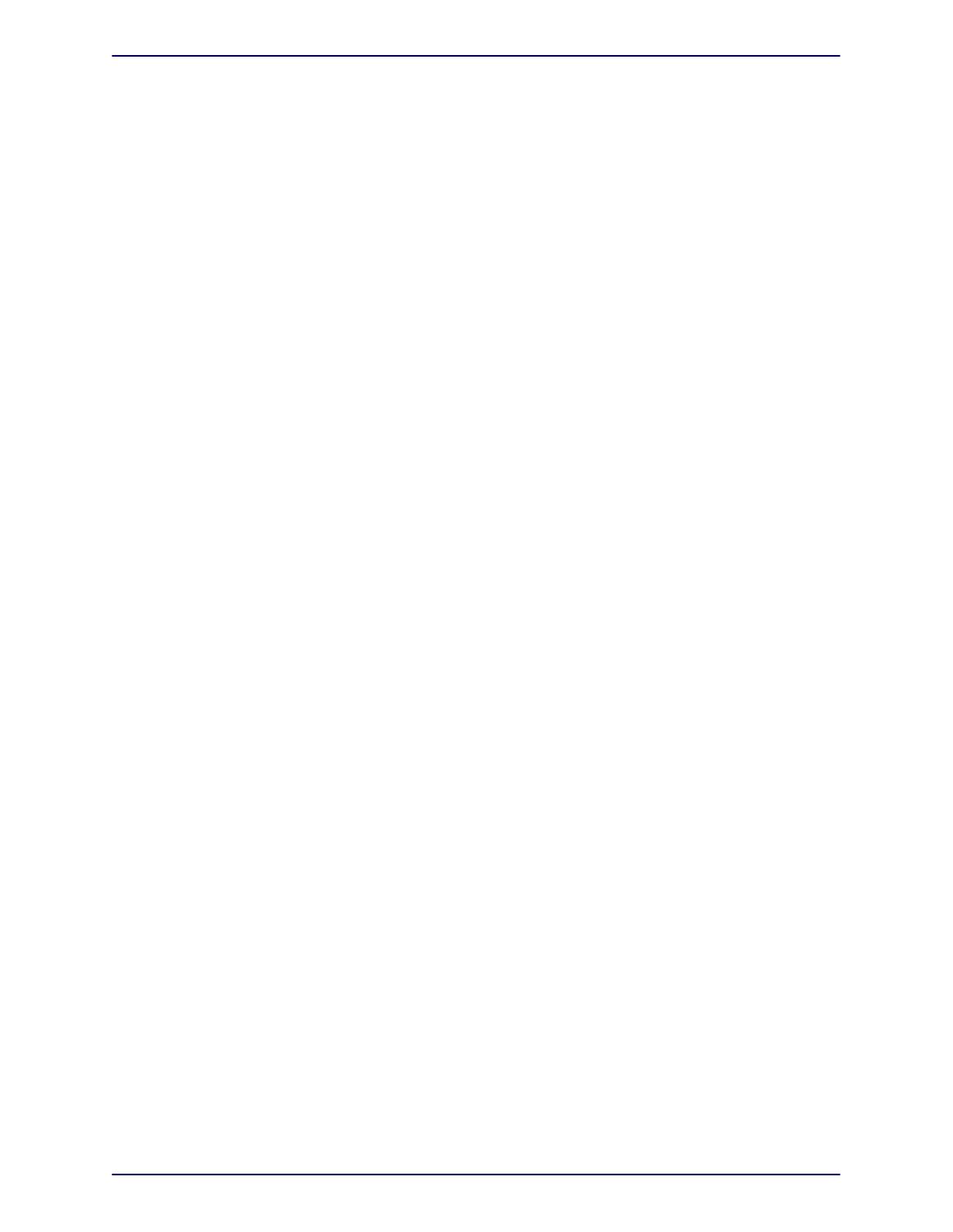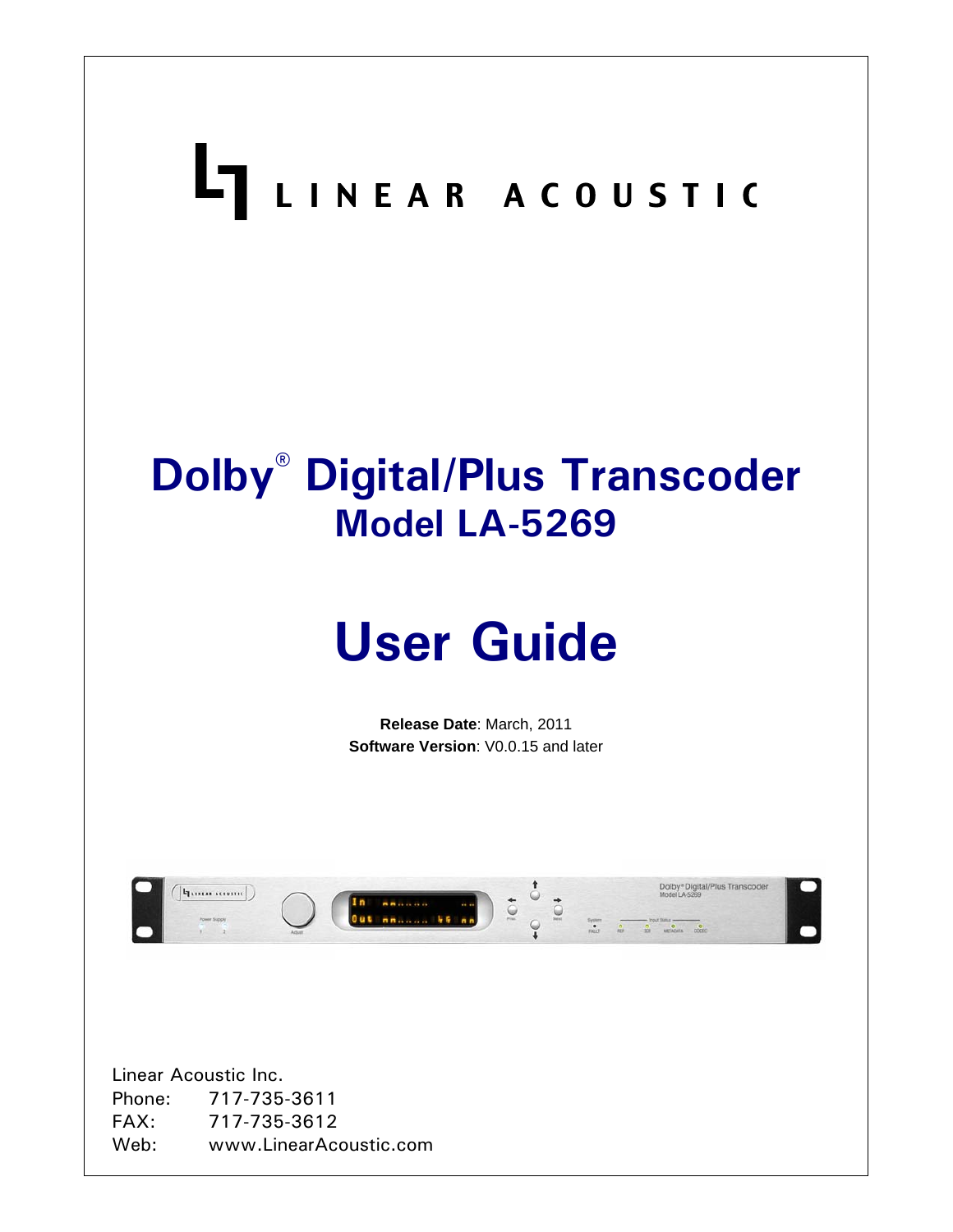# *Warranty Information*

**DISCLAIMER OF WARRANTIES:** Products manufactured by Linear Acoustic Inc. are warranted against defects in material and workmanship under the standard Telos Alliance 5-year warranty from the date of purchase . **THERE ARE NO OTHER IMPLIED OR EXPRESS WARRANTIES AND NO WAR- RANTY FOR MERCHANTABILITY OR FITNESS FOR A PARTICULAR PURPOSE.**

During the warranty period Linear Acoustic Inc. will repair, or at our discretion replace, components which prove to be defective, provided the unit is returned, shipped pre-paid to us directly with a return authorization (RA) number clearly marked on the packaging. **Please note, this RA number must be present or package will be refused and returned to sender.**

All requests for repairs MUST include the unit serial number to ensure quick and accurate service.

#### **DEFECTS CAUSED BY UNAUTHORIZED MODIFICATIONS, MISUSE OR ACCI-DENTS, UNAUTHORIZED CUSTOMER REPAIRS, OR ANY FURTHER DAMAGE CAUSED BY INADEQUATE PACKAGING FOR SERVICE RETURN ARE NOT COV-ERED BY THIS WARRANTY.**

#### **PLEASE SAVE THE SHIPPING CARTON AND ALL PACKING MATERIALS. FAILURE TO RETURN UNIT IN ORIGINAL SHIPPING CARTON AND PACKING MATERIALS WILL RESULT IN A CHARGE FOR NEW SHIPPING MATERIALS.**

**LIMITATION OF PERIOD OF ACTION ON CONTRACT:** No action, regardless of form, arising out of the transactions under this agreement may be brought by buyer, its successors, agents and/or assigns, more than three years from date of purchase.

**LIMITATION OF LIABILITY:** It is understood and agreed that Linear Acoustic's liability whether in contract, in tort, under any warranty, in negligence or otherwise shall not exceed the cost of repair or replacement of the defective components and under no circumstances shall Linear Acoustic be liable for incidental, special, direct, indirect or consequential damages, or loss of use, revenue or profit even if Linear Acoustic or its agents have been advised, orally or in writing, of the possibility of such damages.

This product optionally contains Dolby Digital (AC-3) encoding and is manufactured under license from Dolby Laboratories, Inc. The encoder contains confidential unpublished works and is protected by US and foreign patents and is copyright 2007 Dolby Laboratories, Inc.

LA-5269, Linear Acoustic and the "LA" symbol are trademarks or registered trademarks of Linear Acoustic Inc., all other trademarks remain the property of their respective owners.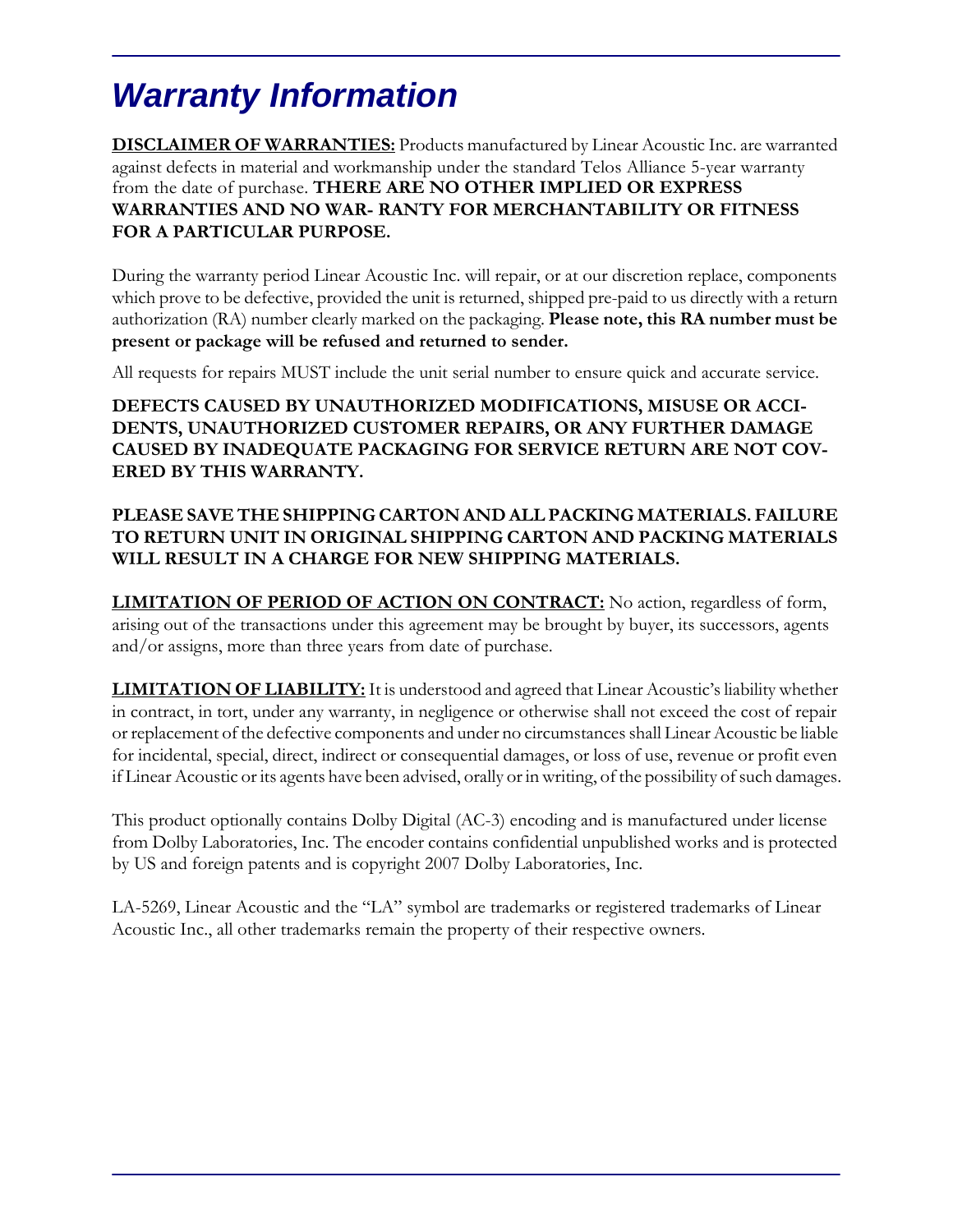## **List of Figures**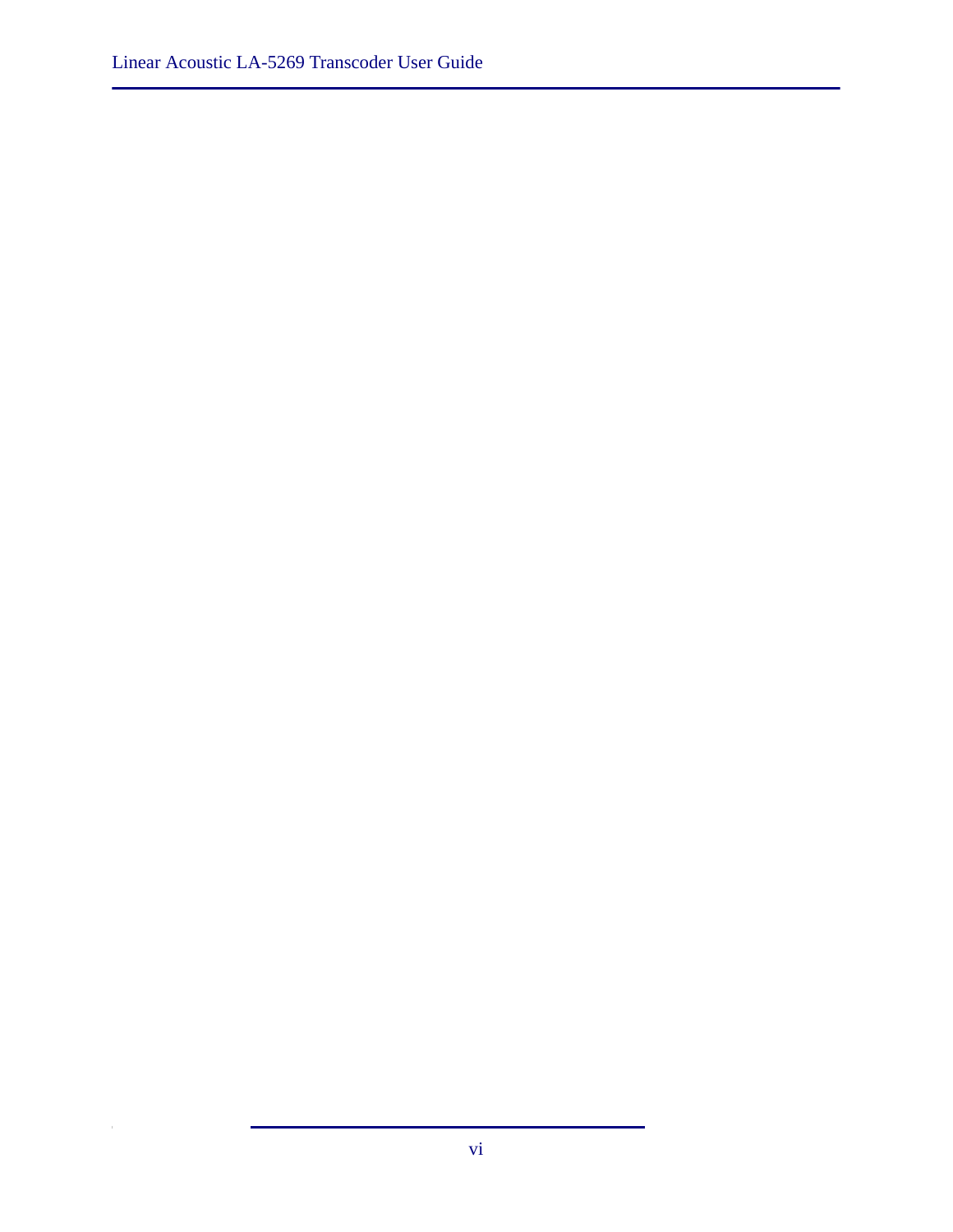## **Table of Contents**

| 1.1 |       |  |
|-----|-------|--|
| 1.2 |       |  |
| 1.3 |       |  |
| 1.4 |       |  |
| 1.5 |       |  |
|     |       |  |
| 2.1 |       |  |
| 2.2 |       |  |
| 2.3 |       |  |
|     | 2.3.1 |  |
| 2.4 |       |  |
|     |       |  |
| 3.1 |       |  |
| 3.2 |       |  |
| 3.3 |       |  |
|     |       |  |
| 4.1 |       |  |
| 4.2 |       |  |
| 4.3 |       |  |
|     | 4.3.1 |  |
|     | 4.3.2 |  |
|     | 4.3.3 |  |
|     | 4.3.4 |  |
|     | 4.3.5 |  |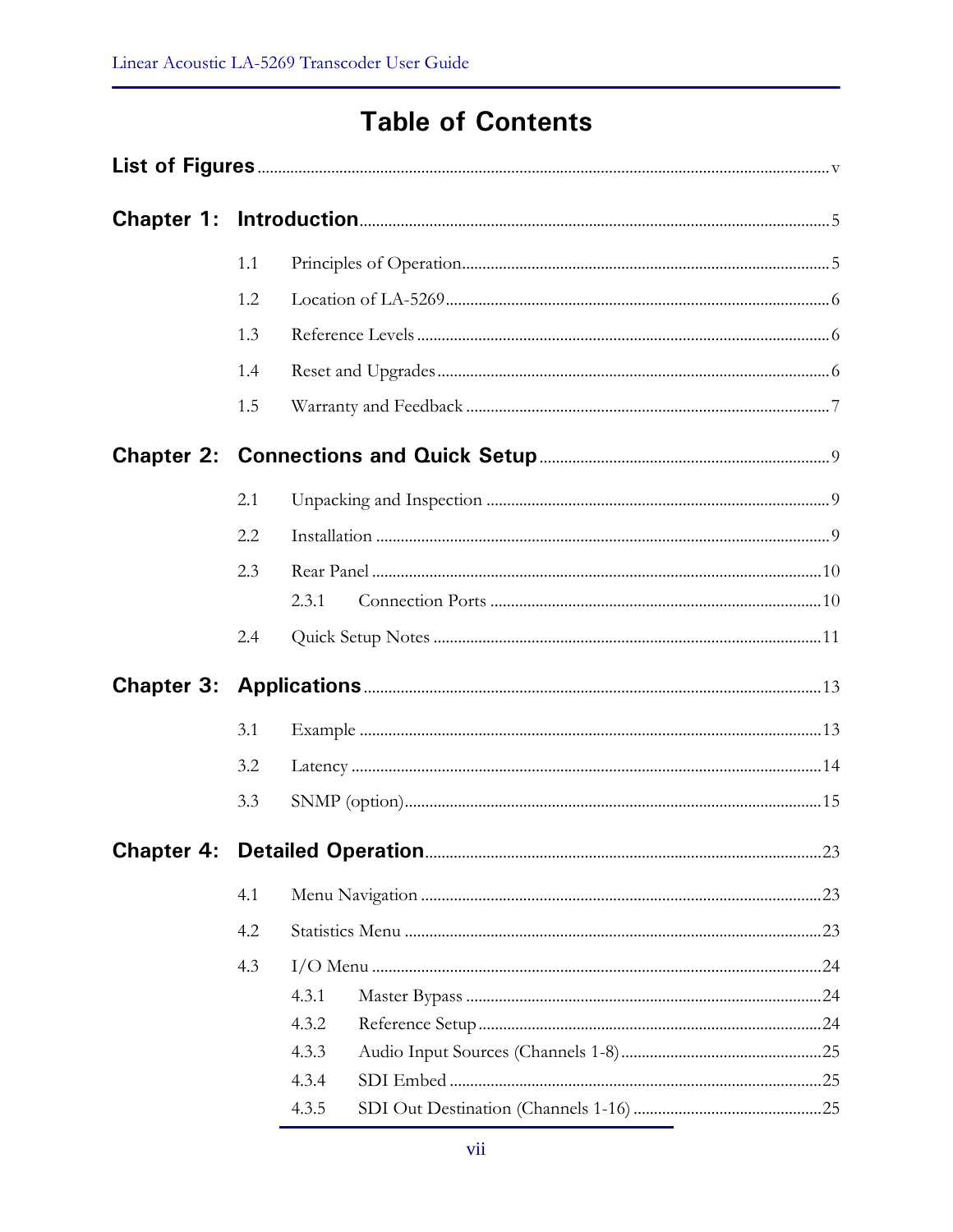|     | 4.3.6 |  |
|-----|-------|--|
| 4.4 |       |  |
|     | 4.4.1 |  |
|     | 4.4.2 |  |
|     | 4.4.3 |  |
| 4.5 |       |  |
|     | 4.5.1 |  |
|     | 4.5.2 |  |
| 4.6 |       |  |
| 4.7 |       |  |
|     |       |  |
|     |       |  |
| 5.1 |       |  |
|     | 5.1.1 |  |
|     | 5.1.2 |  |
|     | 5.1.3 |  |
|     | 5.1.4 |  |
|     | 5.1.5 |  |
|     | 5.1.6 |  |
|     | 5.1.7 |  |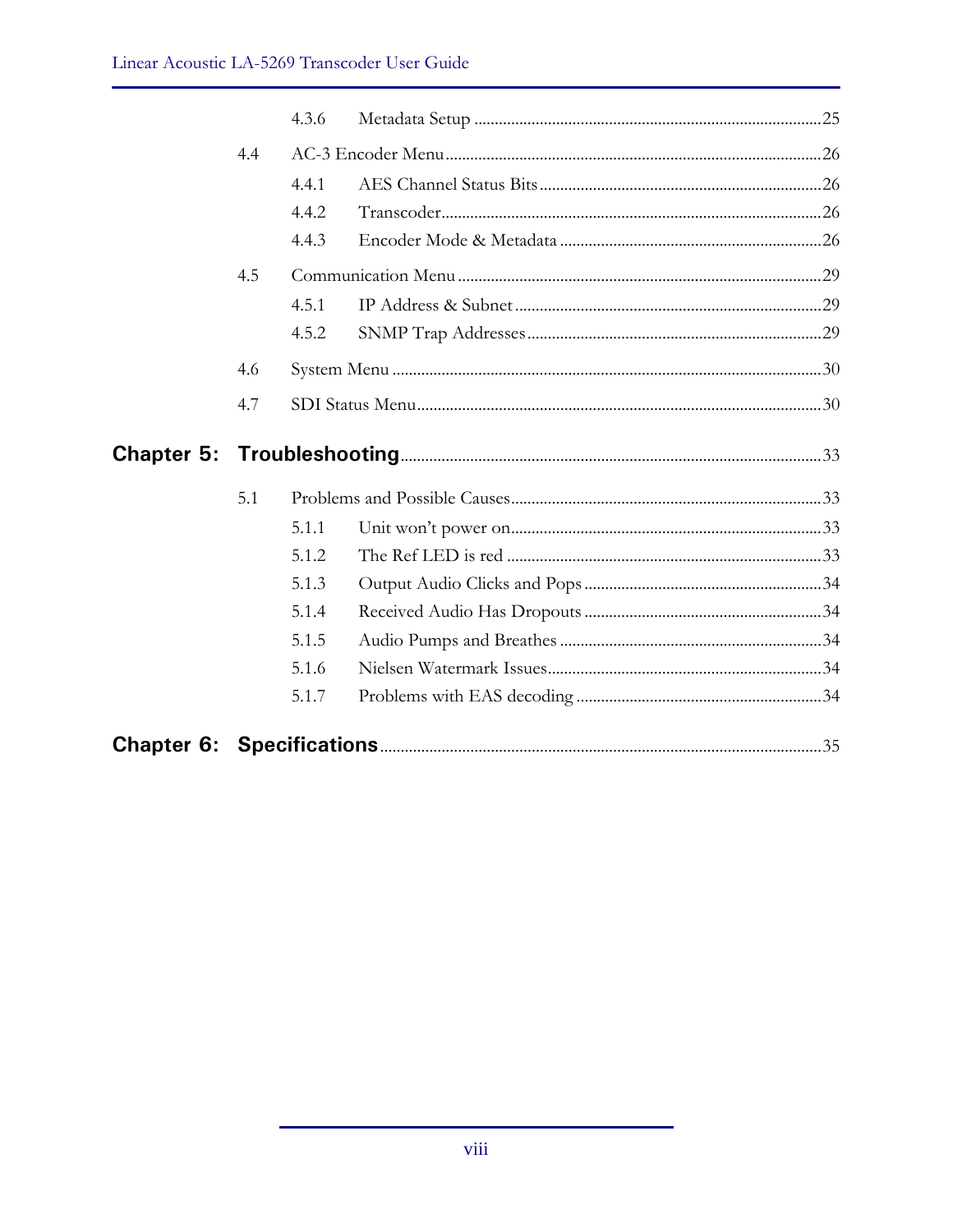# **Chapter 1: Introduction**

The Linear Acoustic LA-5269 is a Dolby decoder, encoder, and transcoder enabling inputs of PCM, Dolby E, and Dolby Digital (AC-3) to be output as Dolby Digital (AC-3), Dolby Digital Plus (E-AC-3) and in the future Dolby Pulse (AAC and HE AAC).

Below are some features of the LA-5269:

- AES and HD/SD-SDI inputs and outputs standard
- Support for serial (RS-485) and VANC (SMPTE 2020) metadata
- Dual power supplies
- SNMP reporting (option)
- Encode:
	- PCM to Dolby Digital (AC-3), Dolby Digital Plus (E-AC-3)
	- PCM to Dolby Pulse (AAC and HE AAC) future option
- Transcode:
	- Dolby Digital (AC-3) to Dolby Digital Plus (E-AC-3)
	- Dolby E to Dolby Digital (AC-3), Dolby Digital Plus (E-AC-3) Option
- Smooth splicing and switching of transcode and main audio
- Framesync of transcode input
- Metadata translation between codecs

## **1.1 Principles of Operation**

Figure 1-1 shows the internal audio path of the LA-5269. It should be noted that this diagram is a general representation of signal flow. Please consult the appropriate section of this manual for specific functionality.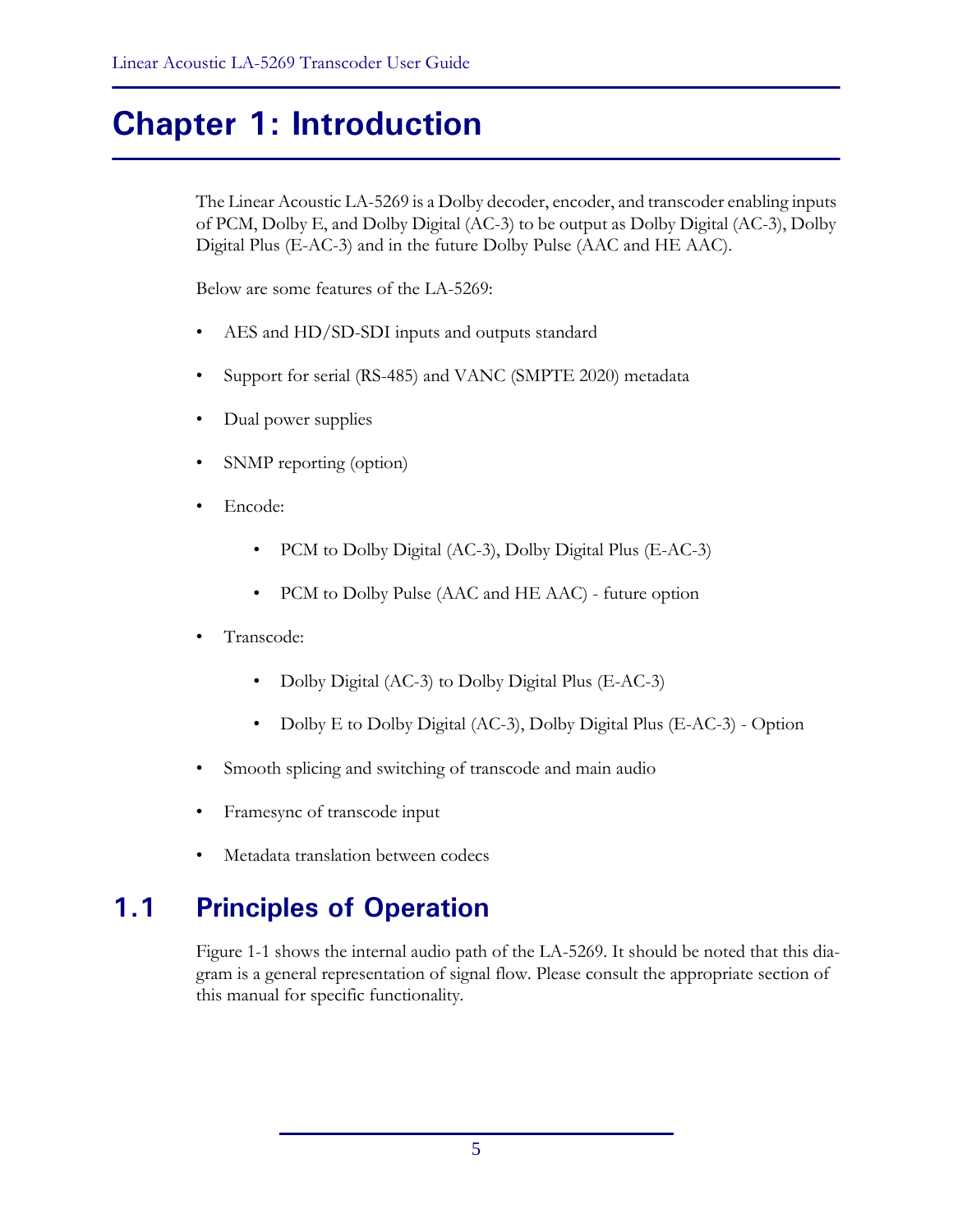

**Figure 1-1** Audio Block Diagram

### **1.2 Location of LA-5269**

In the signal flow of a modern television station, audio processors can be placed in a variety of locations depending on how the transmission path is designed. Our suggestion is to try to keep LA-5269 near the MPEG video encoder and/or multiplexer as the units work closely together and will benefit from short cable runs and common clocking.

### **1.3 Reference Levels**

The LA-5269 is designed to support a standard reference level of -20dBFS via its digital inputs.

## **1.4 Reset and Upgrades**

A soft re-boot of the unit can be accomplished by briefly and simultaneously pressing the Left, Up, and Right arrow keys.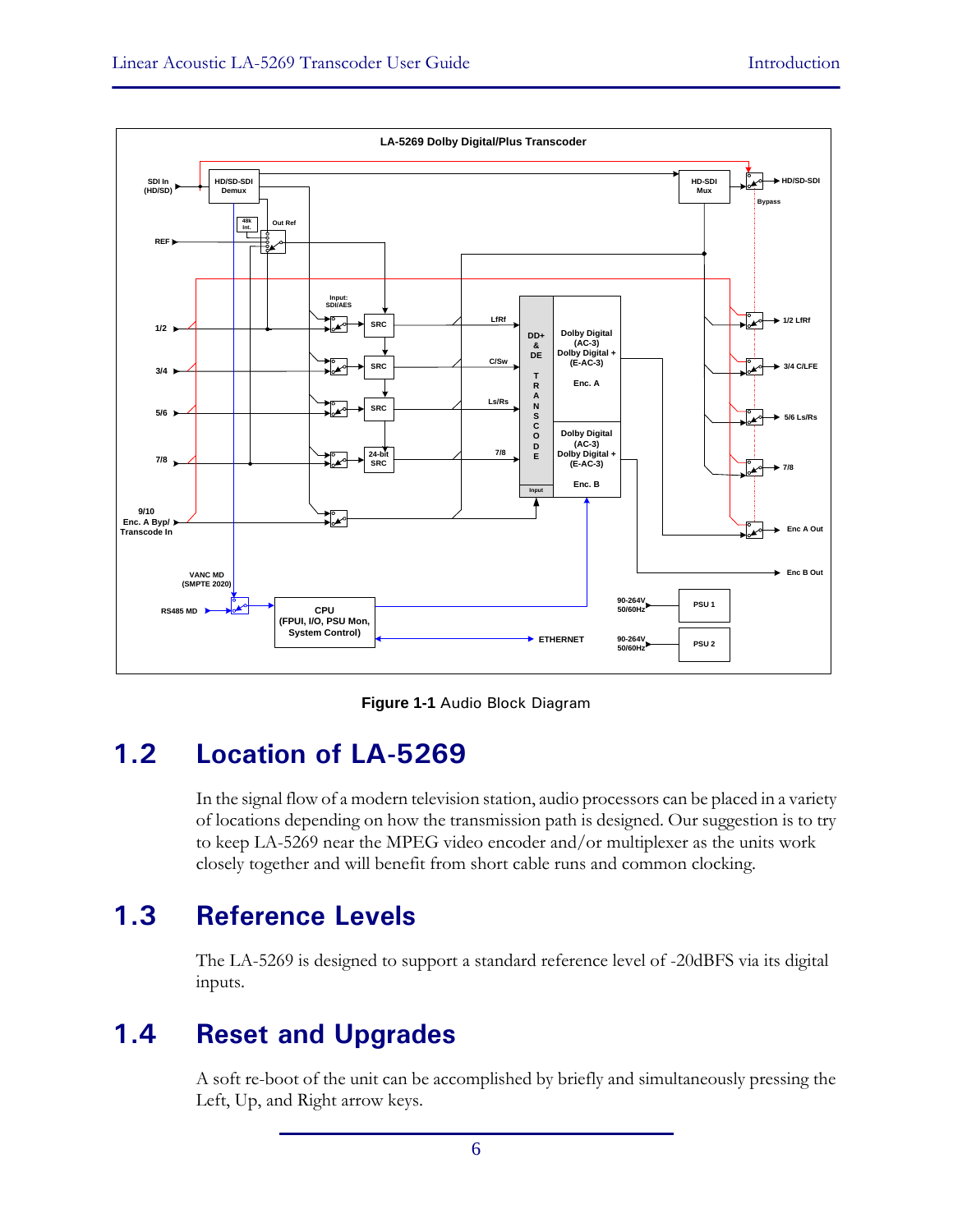Upgrades are performed via the rear-panel Ethernet connector. The USB connector is unused, however please do not insert any device into this connector.

### **1.5 Warranty and Feedback**

Please take a moment to fill out and return the warranty card included with the unit. This will enable us to contact you if there are any software or documentation issues. Also, we are very interested in your feedback. This unit was designed based on input gathered from many broadcast engineers and it will evolve further thanks to ongoing suggestions and comments from users. We look forward to hearing from you.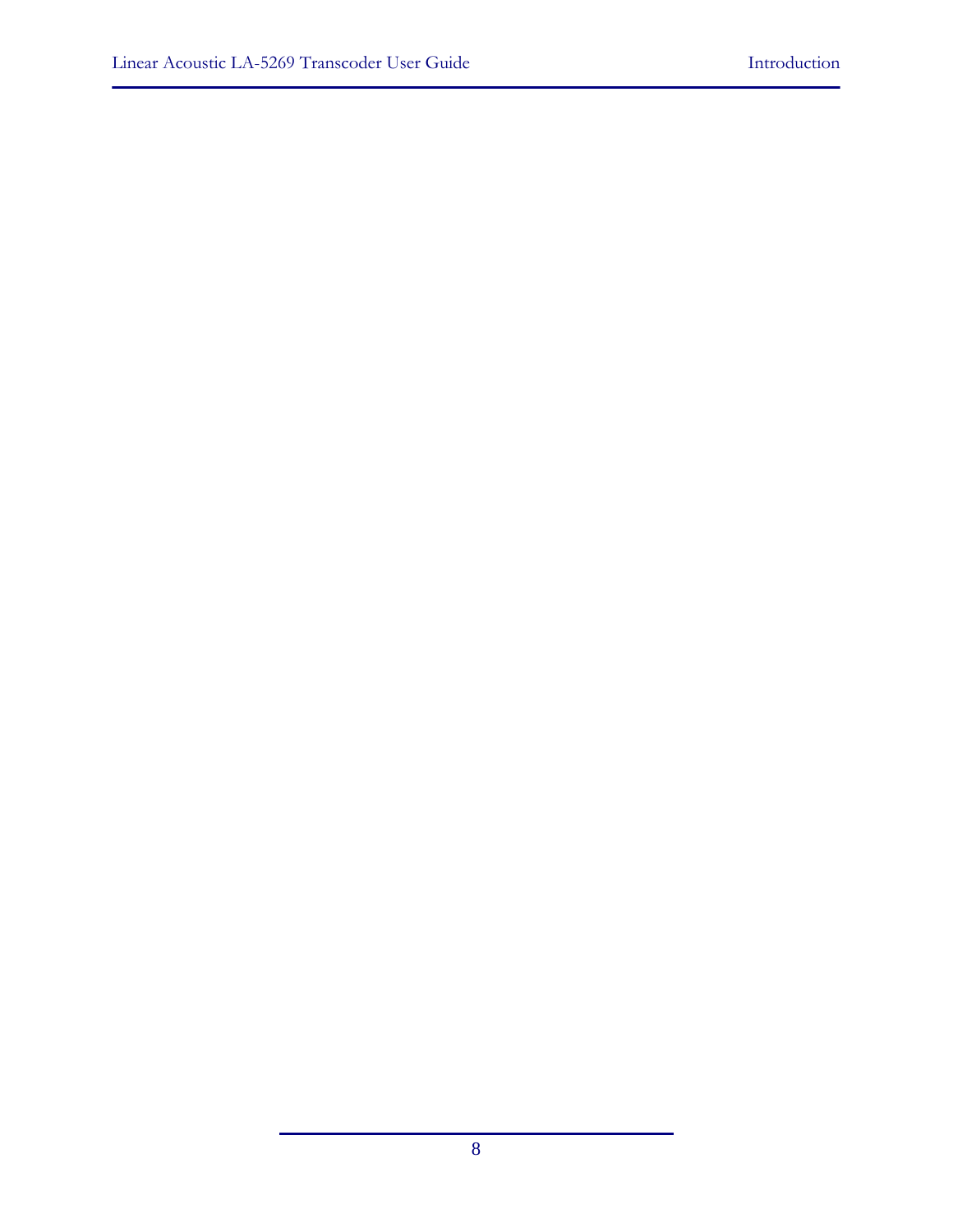# **Chapter 2: Connections and Quick Setup**

This chapter covers all required connections for the LA-5269.

## **2.1 Unpacking and Inspection**

Before unpacking the unit, inspect the outer carton for shipping damage. If the carton shows damage, inspect the unit in those areas. Please save the carefully designed shipping carton and packing materials. In the unlikely event that the unit needs to be returned to the factory, alternate cartons or packing materials may not be adequate and can cause damage not covered by warranty.

The following essential items are provided with the unit:

- Bag containing:
	- Two IEC power cords (style matches country of order);
	- this manual, and a handy black pen.
- Warranty information: Please fill out and return the warranty card to Linear Acoustic to ensure your software and documentation are kept up to date.

### **2.2 Installation**

LA-5269 installation requires:

- One standard rack space unit with ADEQUATE VENTILATION (the unit relies on convection cooling from side-panel vents);
- standard 75-Ohm BNC cables for digital signal connections;

To connect to digital equipment with 110-Ohm XLR connectors, use impedancematching transformers (available from Canare, Neutrik and other manufacturers).

• Proper reference. The unit will default to internal 48kHz with no signals applied, however correct reference is of critical importance especially with encoded audio. Different MPEG multiplexers may have different requirements, however best success has typically been achieved with SDI connections as there is embedded clock information. Note that if embedding is enabled, reference will be forced to SDI.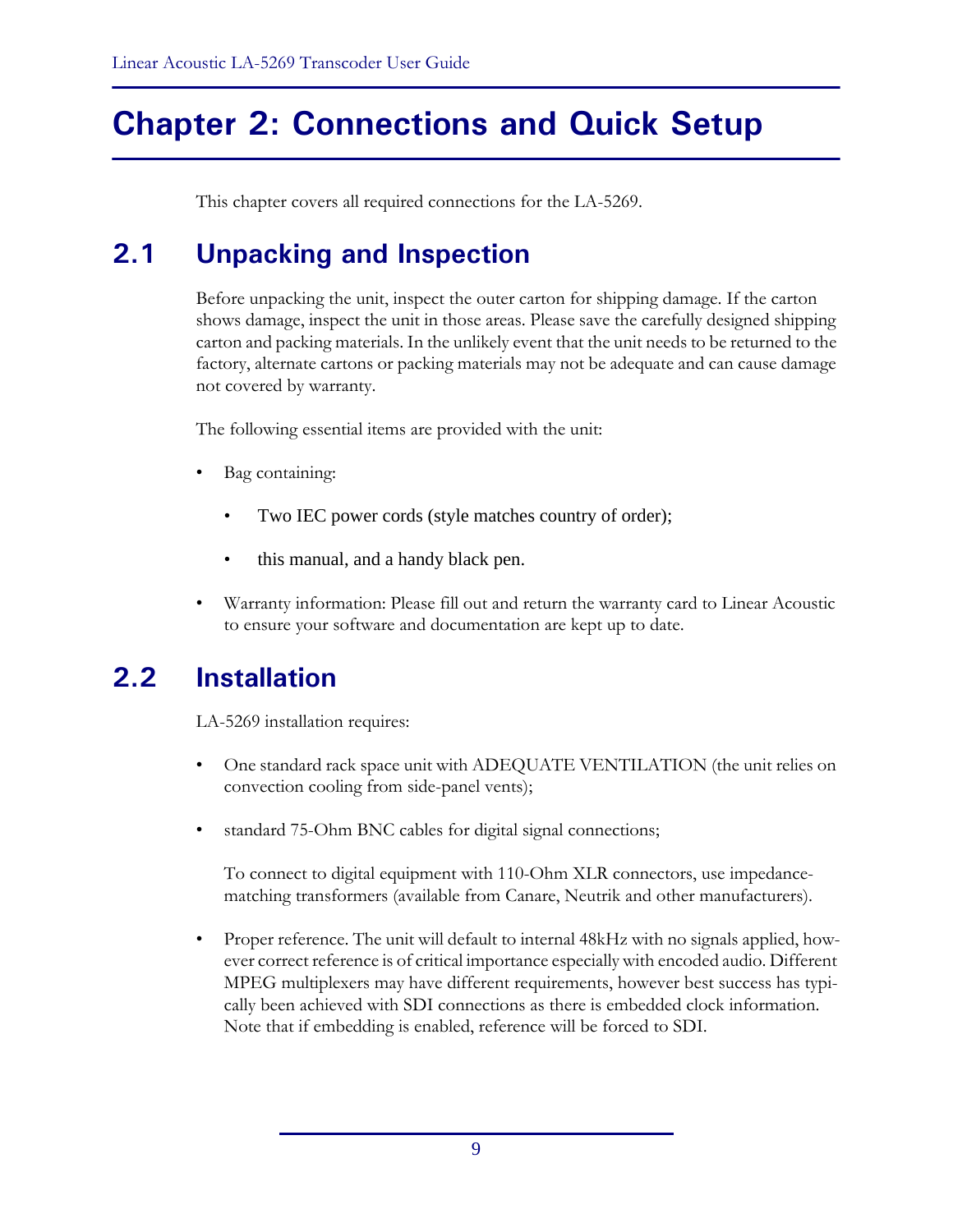### **2.3 Rear Panel**

The rear panel of the LA-5269 contains its electrical I/O.

#### **2.3.1 Connection Ports**

All of the connections for LA-5269 are on the rear panel and are described in detail below. See Chapter 5: *Specifications* for specific pinouts.



**Figure 2-1** Rear Panel

- **Metadata I/O:** RS-485 connection accepts the metadata output of any Dolby equipment (DP572, DP570, etc...) or any Dolby-compatible metadata source. Used to control upmixing and other functions.
- **SDI Input/SDI Output:** Option allows for de-embedding and re-embedding any of the 16 available channels in an applied HD or SD-SDI signal. VANC metadata extraction per SMPTE 2020 methods A and B is also supported.
- **GPI/O:** Output of unit status, GPI currently not used.
- **ETHERNET:** Used for firmware upgrades and SNMP reporting (see chapter 3)
- **Main Audio Input**: Connect the 48kHz PCM signals to these inputs. The input channels are arranged as follows:  $1/2 =$  Left front/Right front,  $3/4 =$  Center/LFE,  $5/6 =$ Left surround/Right surround.  $7/8$  is for the  $+2$  program.
- **Enc. A Bypass:** Bypass input for Dolby Digital (AC-3) encoder A. Accepts output of external encoder for fail-safe operation. Connector is also the input for the transcoder. Apply Dolby E encoded audio here for decode then re-encode to Dolby Digital (AC-3) or Dolby Digital Plus (E-AC-3), or apply Dolby Digital (AC-3) for transcode to Dolby Digital Plus (E-AC-3).
- **AES REf Input:** Apply 48kHz DARS (Digital Audio Reference Signal) here and choose AES Ref as clock source in Setup->I/O menu. Note that this is useful with some MPEG video encoders which provide an AES reference output.

*NOTE: Appropriate reference must be applied and selected for proper operation.*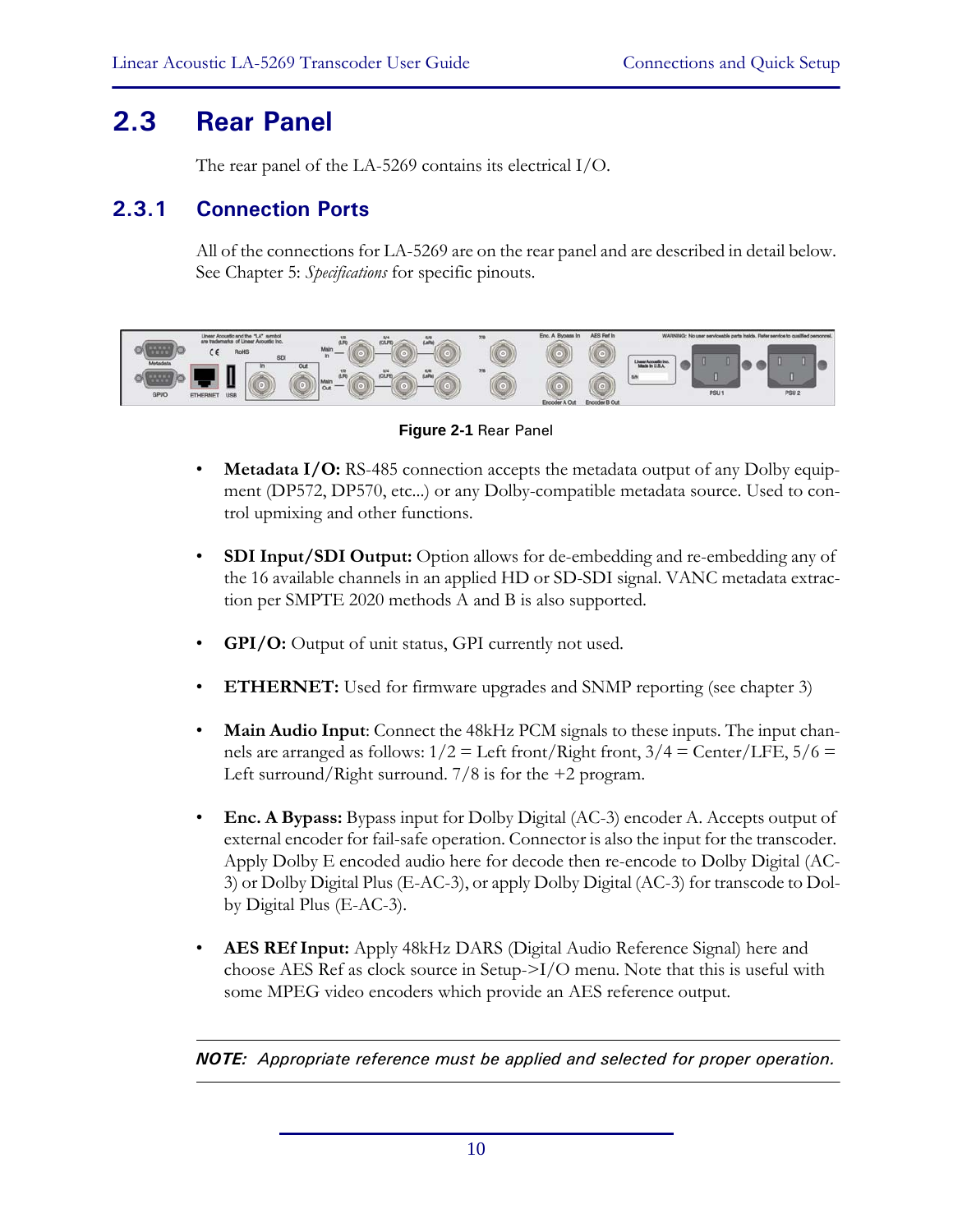- **Main Audio Outputs:** 48kHz discrete audio inputs selected for encoding. If input is SDI, these outputs are the de-embedded audio channels. For  $5.1+2$  operation,  $1/2 =$ Left Front/Right Front, 3/4 = Center/LFE, 5/6 = Left Surround/Right Surround, 7/ 8 = Alternate program.
- **Encoder A Output:** AC-3 output of the 5.1 channel Dolby Digital encoder option
- **Encoder B Output:** AC-3 output of the 2.0 channel Dolby Digital encoder option

## **2.4 Quick Setup Notes**

The Linear Acoustic LA-5269 is configured at the factory and is ready to go on the air after making the proper input and output connections.

- Apply audio to Main Input  $1/2$
- Set Clock Reference  $=$  AES 1
- The front panel Reference indicator should be green.
- The main menu will default to showing input and output meters, and there should be activity on some or all of the first six meters.
- Audio will be available on the main outputs 1-6 and encoded audio will be present on the Enc A and Enc B outputs.

The best way to learn the menus is to explore the different settings with audio applied and monitored.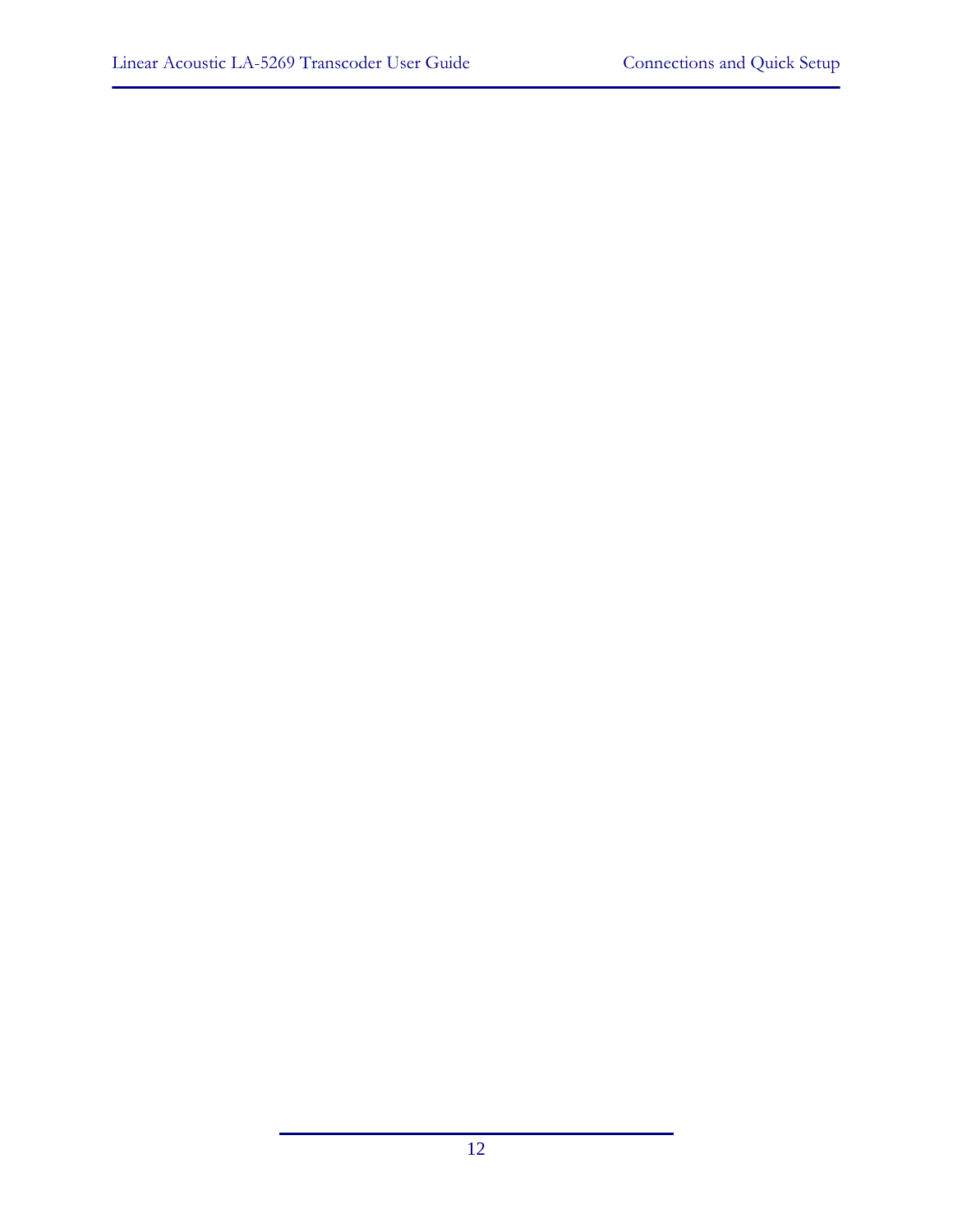## **Chapter 3: Applications**

The LA-5269 is essentially a modern updated version of the classic Dolby DP569. Features such as dual power supply, HD/SD-SDI I/O, and SNMP have been added to a Dolbymanufactured encoder card. Support for encoding from PCM inputs is provided along with several space and cost saving transcode functions that allow inputs to be PCM, Dolby E, or Dolby Digital (AC-3) and outputs to be Dolby Digital, Dolby Digital Plus, or optionally Dolby Pulse.

### **3.1 Example**

Below is a simple connection scenario to highlight some possible applications for the LA-6269.It should be noted that both SDI and AES connections are shown, but likely both will not be used in every case.



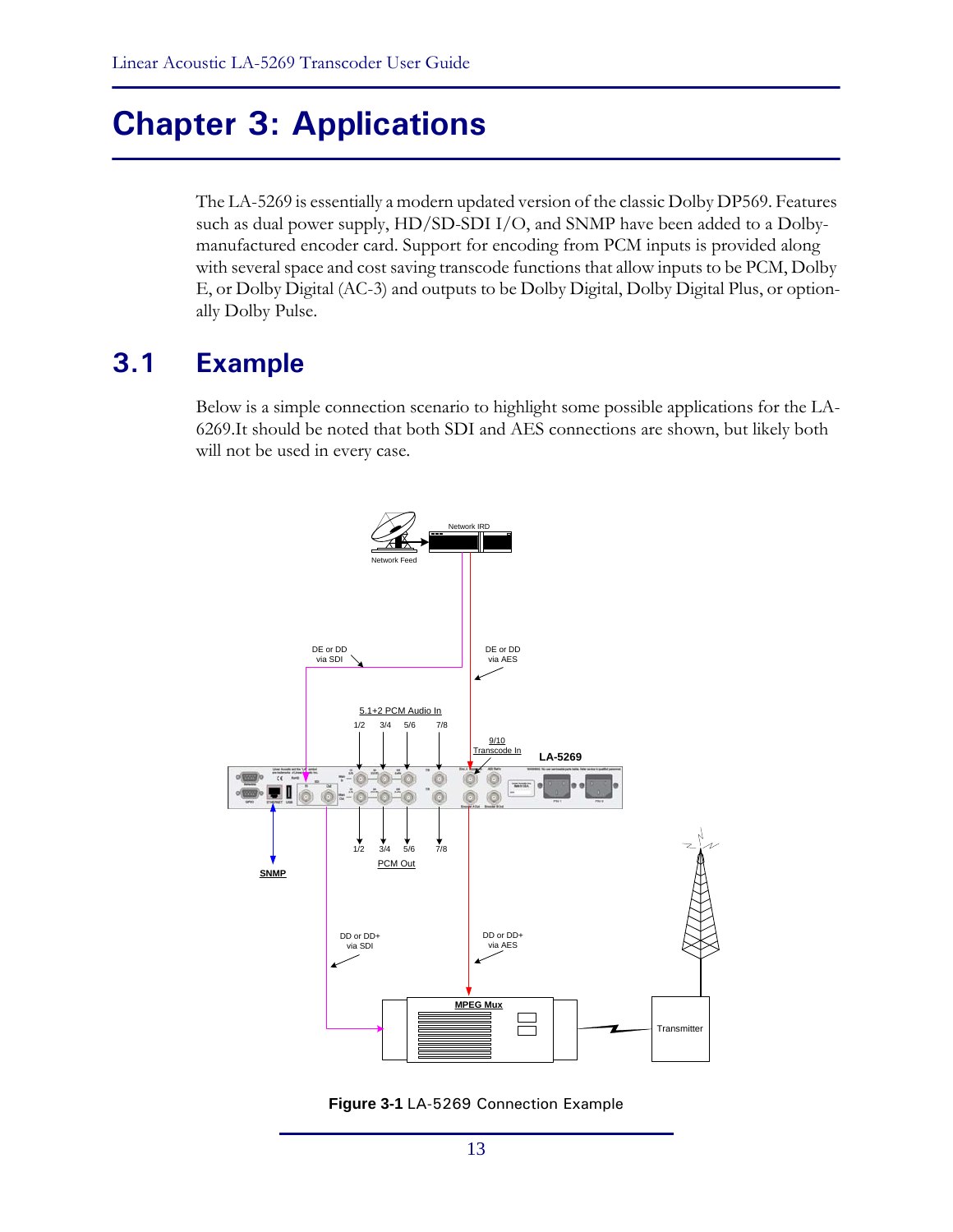### **3.2 Latency**

Audio coding takes time. Luckily, so does video, and in all modern multiplexers there is far more video delay than audio delay and so adjustable compensation is added to the audio inputs. When installing an external audio encoder such as the LA-5269, the latency imposed by the audio coding process can be "tuned out" of the MPEG multiplexer by removing some of the compensating delay. This adjustment is sometimes called "External Coding Delay" or simply "External Delay" and when set to the latency of the external encoder, this value is actually *removed* from the audio path thereby lining up audio and video properly in time.

The simple block diagram below illustrates the internal signal flow inside a typical MPEG encoder and multiplexer.



**Figure 3-2** A/V Sync Timing

This is an elegant method for maintaining proper lip sync. External delays could be employed, but it seems somewhat counterintuitive to introduce additional delay when delay can actually be removed to achieve the same result.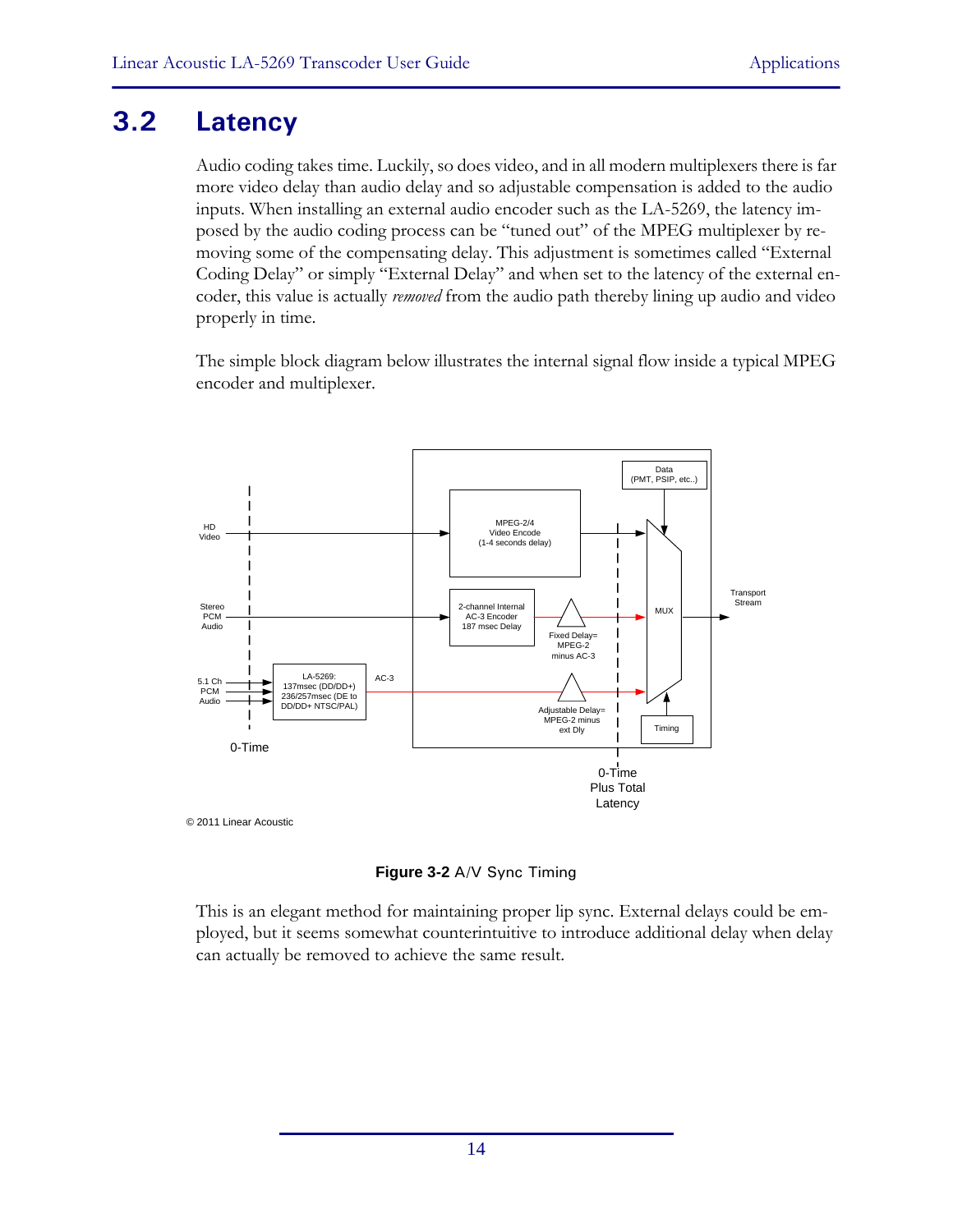### **3.3 SNMP (option)**

The LA-5269 supports error reporting via the Simple Network Management Protocol. Status of critical functions such as the health of each power supply, encoder function, unit bypass, metadata reversion, audio presence and others are reported.

The current LA-5269 MIB file is copied below. Note that this data can be copied and pasted to a text file that can be re-named LINEAR-ACOUSTIC-LA5269.mib and used by an SNMP manager.

---------------------------------

LINEAR-ACOUSTIC-LA5269-MIB DEFINITIONS ::= BEGIN

-- MIB for Linear Acoustic la5269 devices

IMPORTS

| enterprises | FROM RFC1155-SMI      |
|-------------|-----------------------|
| TRAP-TYPE   | FROM RFC-1215         |
| OBJECT-TYPE | <b>FROM RFC-1212:</b> |

linearAcoustic OBJECT IDENTIFIER ::= { enterprises 28660 }

la5269 OBJECT IDENTIFIER ::= { linearAcoustic 5269 }

la5269-system OBJECT IDENTIFIER ::= { la5269 1 }

la5269-status OBJECT IDENTIFIER ::= { la5269 2 }

-- -- la5269-system

--

-- model

la-model OBJECT-TYPE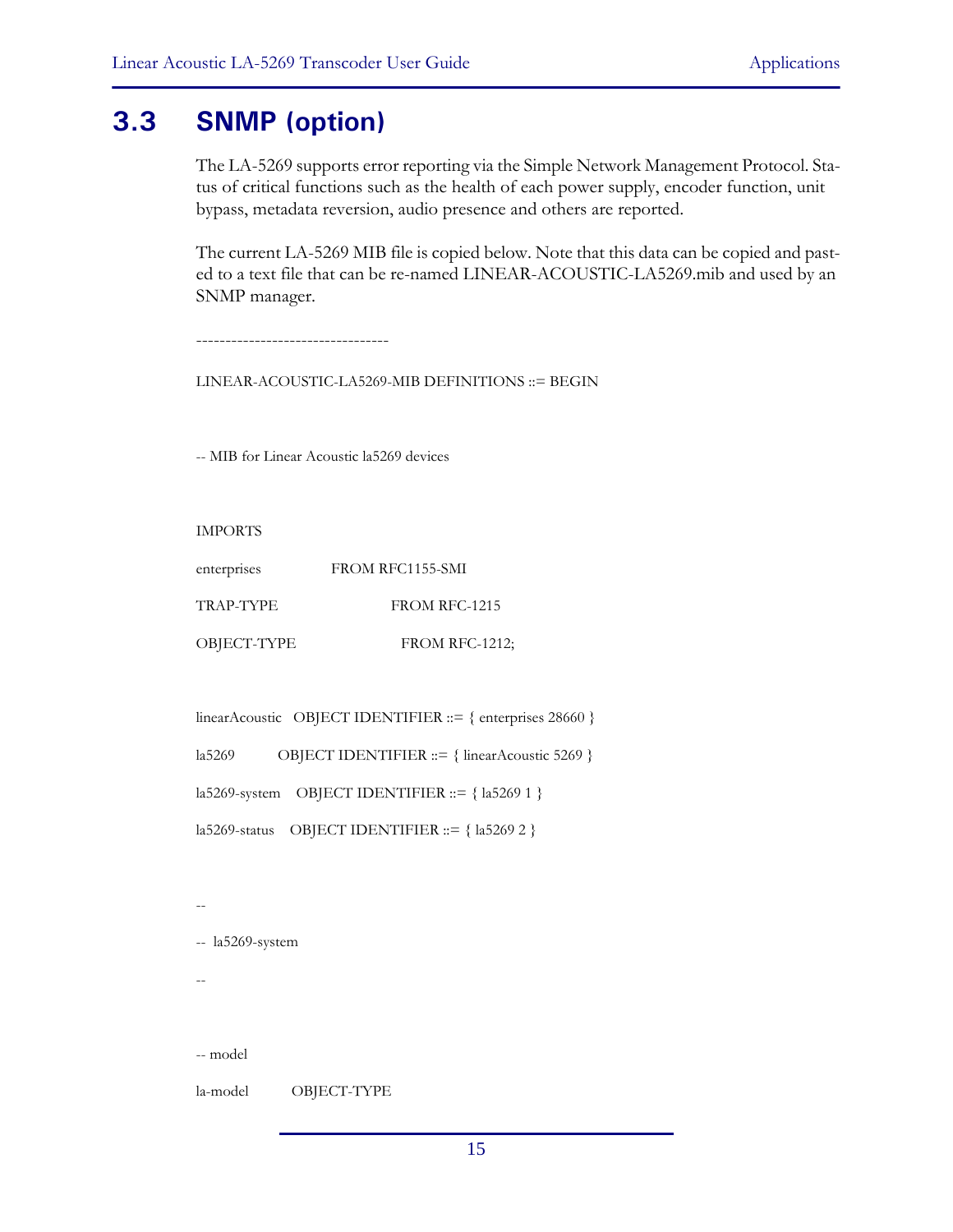#### SYNTAX OCTET STRING (SIZE  $(0..40)$ )

ACCESS read-only

STATUS mandatory

DESCRIPTION

"Linear Acoustic Model."

#### ::= { la5269-system 1 }

-- software version

software-version OBJECT-TYPE

#### SYNTAX OCTET STRING (SIZE  $(0..40)$ )

ACCESS read-only

STATUS optional

DESCRIPTION

"Device's software version."

::= { la5269-system 2 }

#### -- firmware version

firmware-version OBJECT-TYPE

SYNTAX OCTET STRING (SIZE  $(0..40)$ )

ACCESS read-only

STATUS optional

DESCRIPTION

"Devices's firmware version."

::=  ${ \lceil \text{la} 5269\text{-system 3} \rceil }$ 

--

-- la5269-status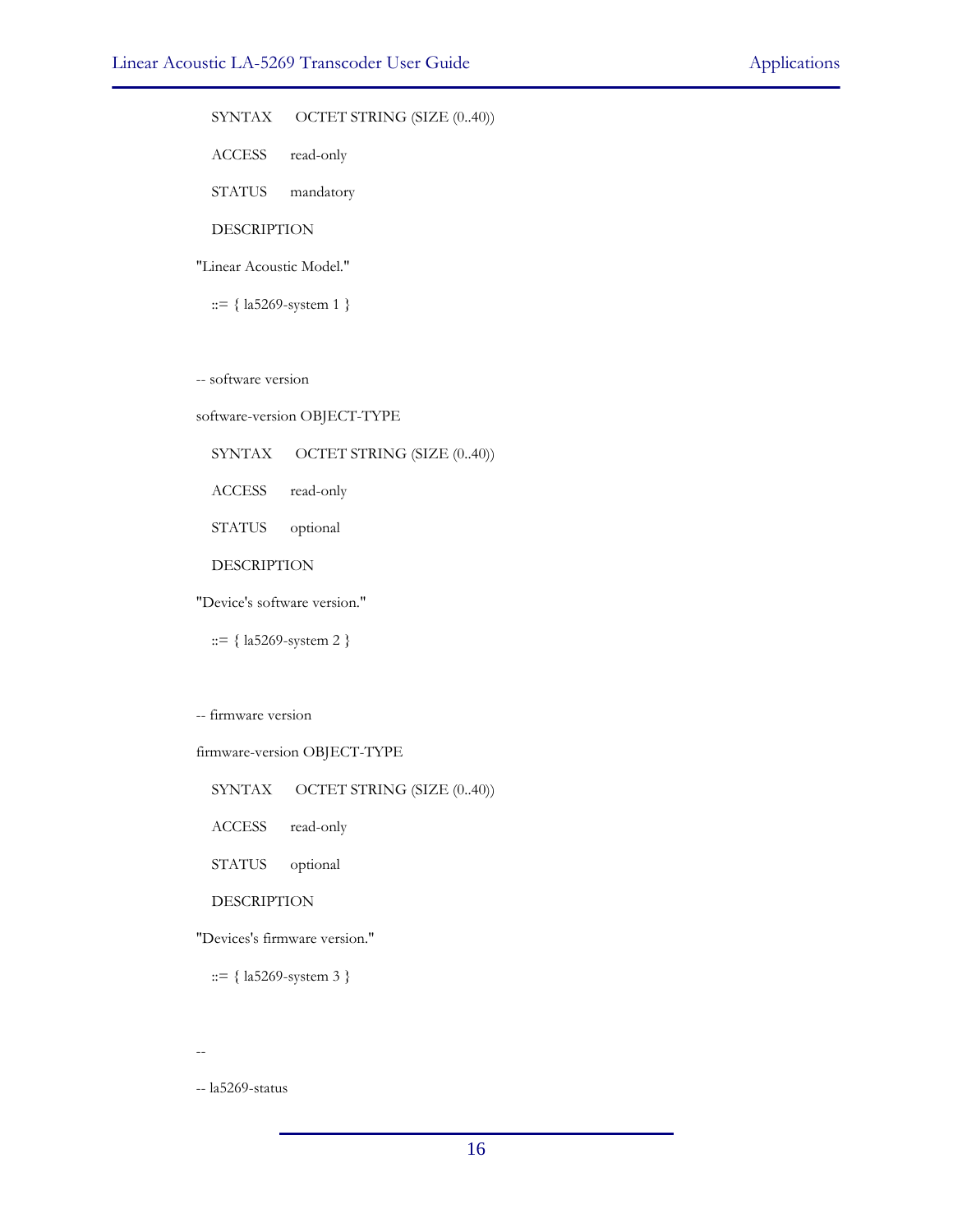--

-- Power Supply 1

power-supply-1 OBJECT-TYPE

SYNTAX INTEGER {fail (1), ok (2)}

ACCESS read-only

STATUS mandatory

DESCRIPTION

"Status of power supply 1."

DEFVAL  $\{ 1 \}$ 

::= { la5269-status 1 }

-- Power Supply 2

power-supply-2 OBJECT-TYPE

SYNTAX INTEGER {fail (1), ok (2)}

ACCESS read-only

STATUS optional

DESCRIPTION

"Status of power supply 2."

DEFVAL  $\{ 1 \}$ 

::= { la5269-status 2 }

-- Master Bypass

master-bypass OBJECT-TYPE

SYNTAX INTEGER {off (1), on (2)}

ACCESS read-only

STATUS optional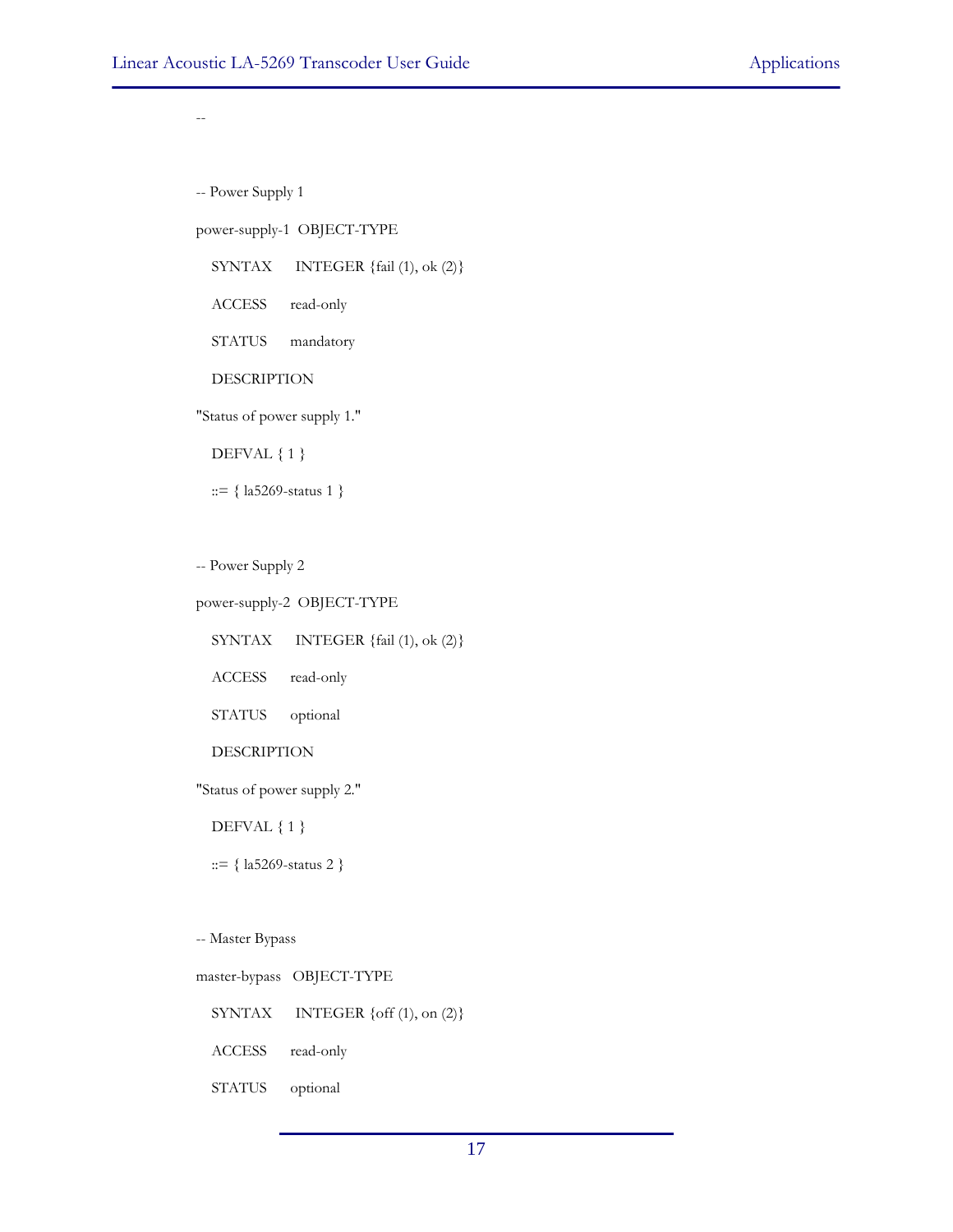#### DESCRIPTION

"Status of Master Bypass."

DEFVAL  $\{ 1 \}$ 

::= { la5269-status 3 }

-- System Reference

system-reference OBJECT-TYPE

SYNTAX INTEGER {absent (1), present (2)} ACCESS read-only STATUS optional

DESCRIPTION

"Status of System Reference."

DEFVAL  $\{ 1 \}$ 

::= { la5269-status 4 }

-- Audio Detected

audio-detected OBJECT-TYPE

SYNTAX INTEGER {no (1), yes (2)}

ACCESS read-only

STATUS optional

DESCRIPTION

"Detection of Audio Signal."

DEFVAL { 1 }

::= { la5269-status 5 }

-- MD Presence

metadata-presence OBJECT-TYPE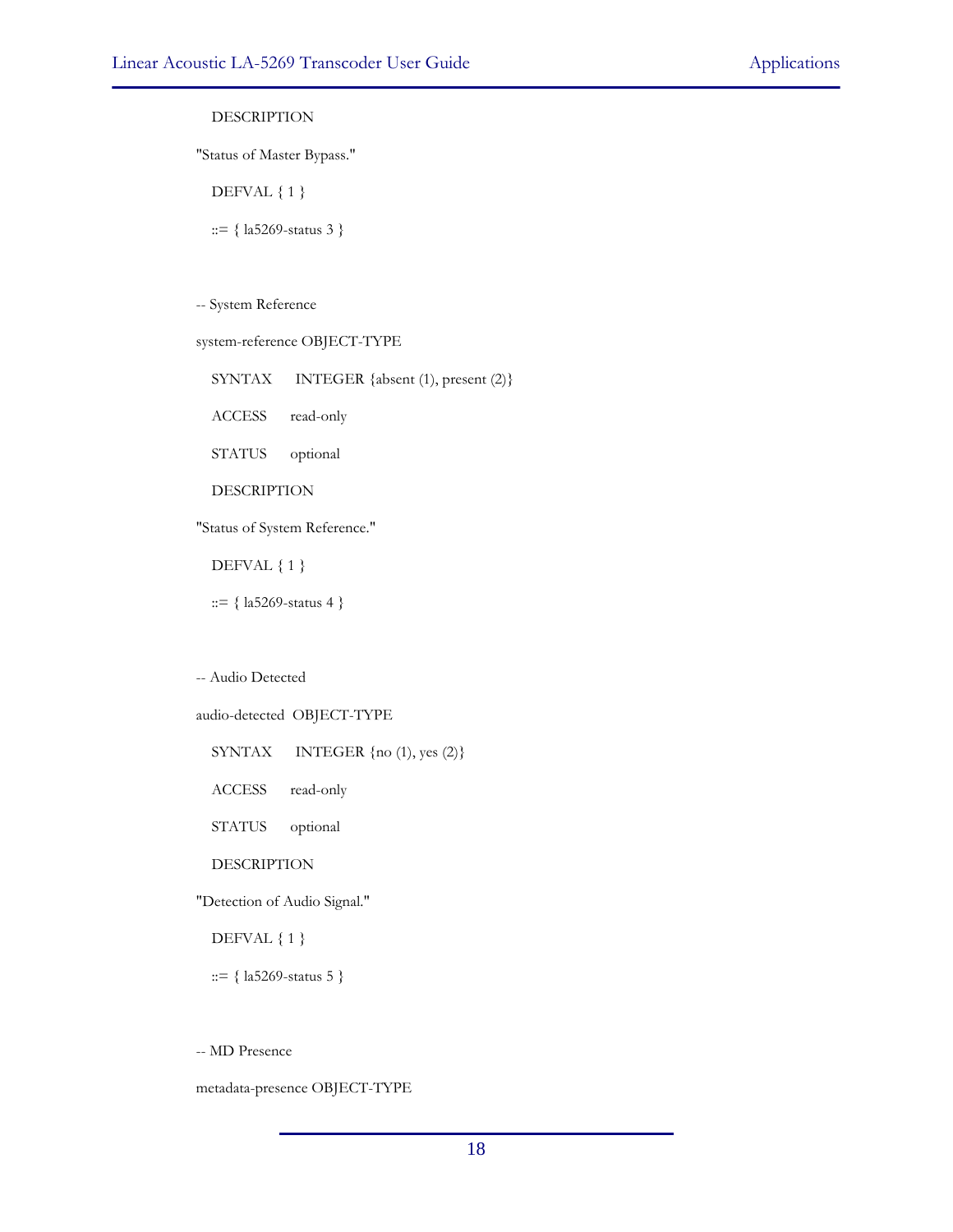SYNTAX INTEGER {absent (1), present (2)}

ACCESS read-only

STATUS optional

DESCRIPTION

"Metadata Presence status."

DEFVAL  $\{ 1 \}$ 

::= { la5269-status 6 }

-- Encoder/Decoder

codec OBJECT-TYPE

SYNTAX INTEGER {error (1), ok (2)}

ACCESS read-only

STATUS optional

DESCRIPTION

"Status of Encoder/Decoder module."

DEFVAL  $\{ 1 \}$ 

::= { la5269-status 7 }

-- Metadata Reverted

metadata-reverted OBJECT-TYPE

SYNTAX INTEGER {no (1), yes (2)}

ACCESS read-only

STATUS optional

DESCRIPTION

"Metadata Reverted Status."

DEFVAL  $\{ 1 \}$ 

::= { la5269-status 8 }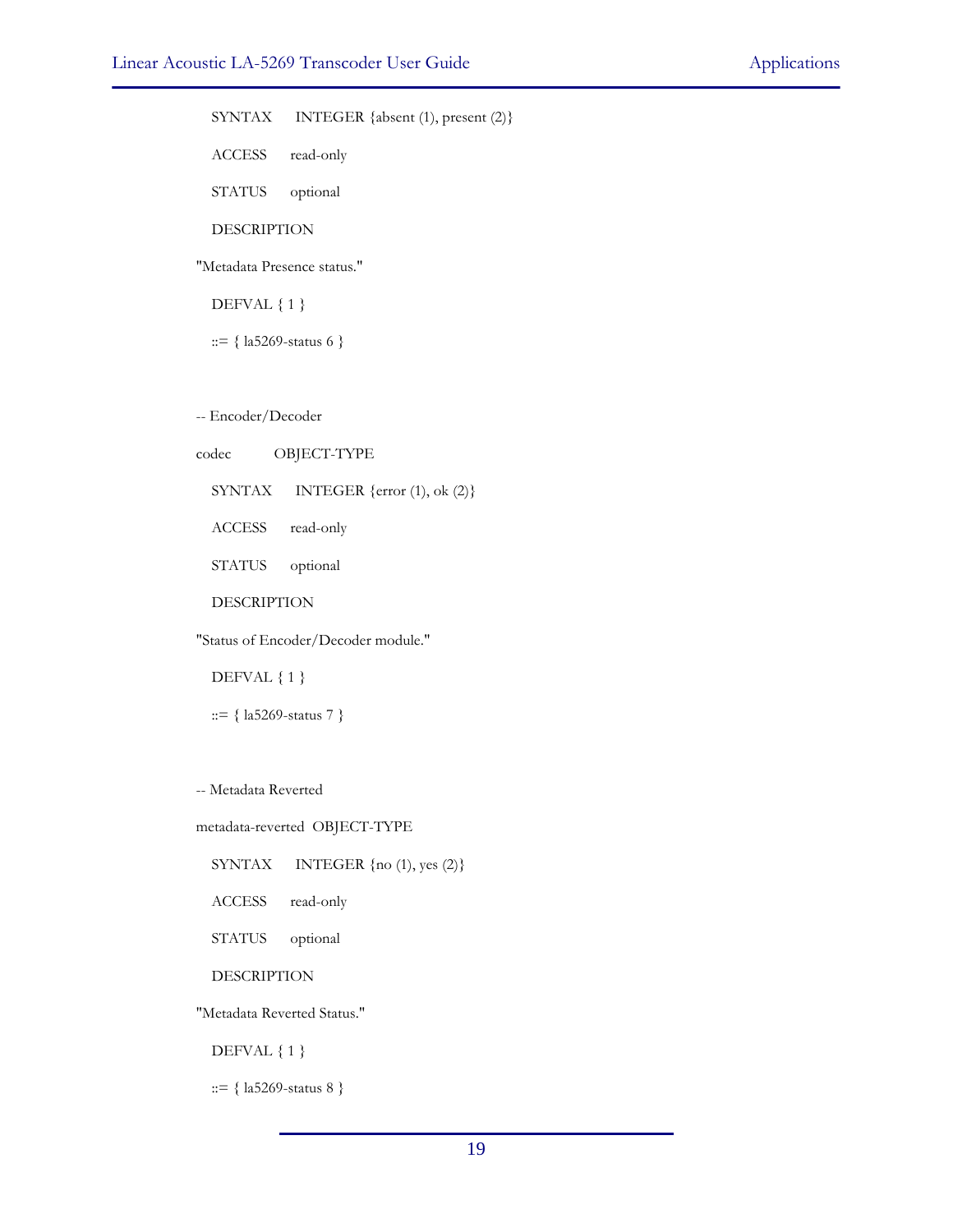--

-- traps

--

-- 10/29/2010 RDC

-- Linear Acoustic rules for enterprise-specific traps

- -- 1. Use trap numbers from 10 to 127.
- -- This makes them different from generic traps (0 5) and
- -- lets them fit into a consistent and small space in BER TLV packet.
- -- 2. Do not include VARIABLES to keep the overall BER packet
- -- size consistent.

-- power supply failed

trap-ps-failed TRAP-TYPE

ENTERPRISE la5269

DESCRIPTION

"Trap, Power Supply failed."

 $::= 10$ 

-- Audio Loss

trap-audio-loss TRAP-TYPE

ENTERPRISE la5269

DESCRIPTION

"Trap, Audio lost or not detectd."

 $::= 11$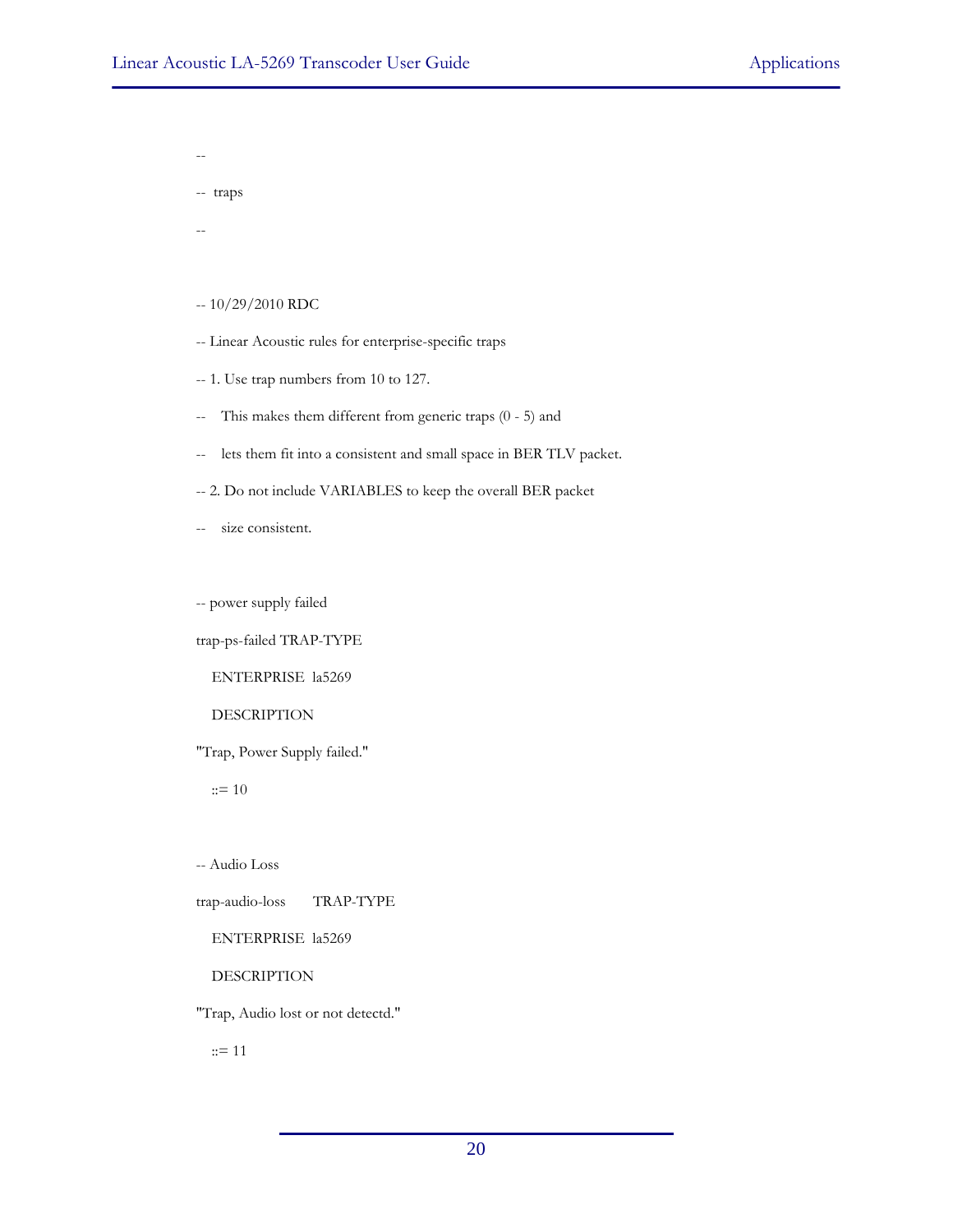-- Codec failed

trap-codec-failed TRAP-TYPE

ENTERPRISE la5269

DESCRIPTION

"Trap, Encoder/Decoder failed or not detected."

 $::= 12$ 

-- Metadata Loss

trap-metadata-loss TRAP-TYPE

ENTERPRISE la5269

DESCRIPTION

"Trap, Metadata lost or not detected."

 $::= 13$ 

-- Metadata Reverted

trap-metadata-reverted TRAP-TYPE

ENTERPRISE la5269

DESCRIPTION

"Trap, Metadata has reverted."

 $::= 14$ 

END

---------------------------------

For detailed assistance with SNMP setup, please contact your local sales engineer or the factory directly.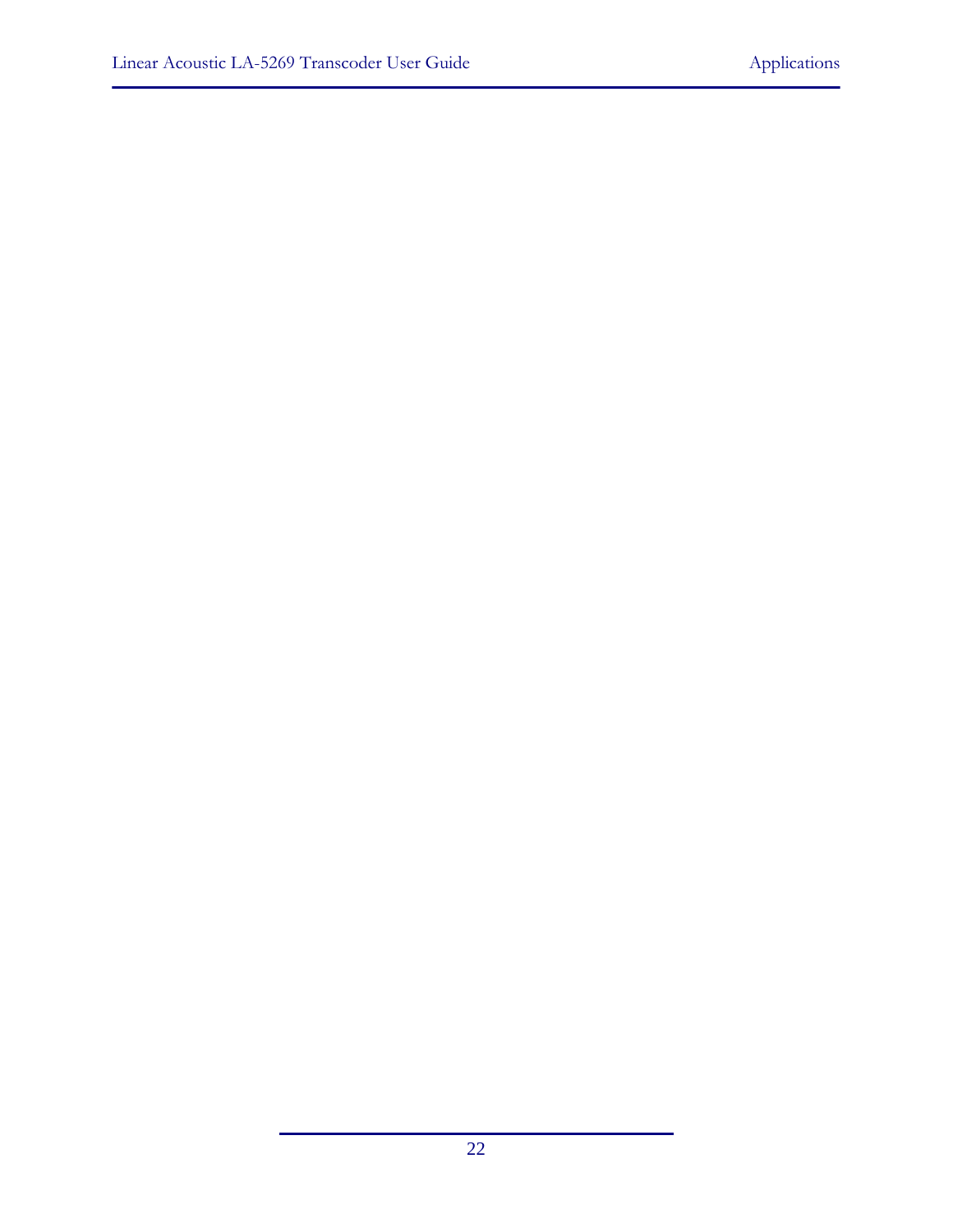# **Chapter 4: Detailed Operation**

This chapter discusses in detail the structure of the Linear Acoustic LA-5269, how to use the front panel interface to access the menus, accessing and saving factory and user processing presets, and GPI and Metadata setup.

## **4.1 Menu Navigation**

Most of it is rather obvious, and a bit of experimentation will quickly make you comfortable navigating through the submenus. If in doubt, use the Left Arrow to back out towards the Main menu. The menus and submenus are structured to access more complex functionality as you go deeper into the hierarchy. See page XX for a menu tree.

## **4.2 Statistics Menu**

Provides details about software and firmware versions, communications status, SNMP trap errors, and SNMP transmission or reception errors as well as listing any installed options. This menu also shows the presence for each of the AES pairs, 1-8.

- **Firmware Version:** 5269.00.07
- **Device Options:** SDI
- **App Uptime:** Shows time running in d:hh:mm:ss
- **Ref Chg:** Counts the number of times the system reference has changed since reboot or reset
- **SNMP Trap Errors:** Counts the number of errors and the code of the last captured event. Press the Right arrow (Next) to reset.
- **SNMP Tx/Rx Errors:** Counts the number of transmission errors and displays the code of the last captured event. Press the right arrow (Next) key to reset.
- **SNMP Pkt Rx/Trap/Tx:** Summary screen of all errors.
- **AC-3 Encoder:** Displays the status of the encoder, normal is Detect=Y and Rdy=Y.
- **AC-3 Enc FW Vers:** Displays the firmware version of the encoder, currently 2.0.6.1.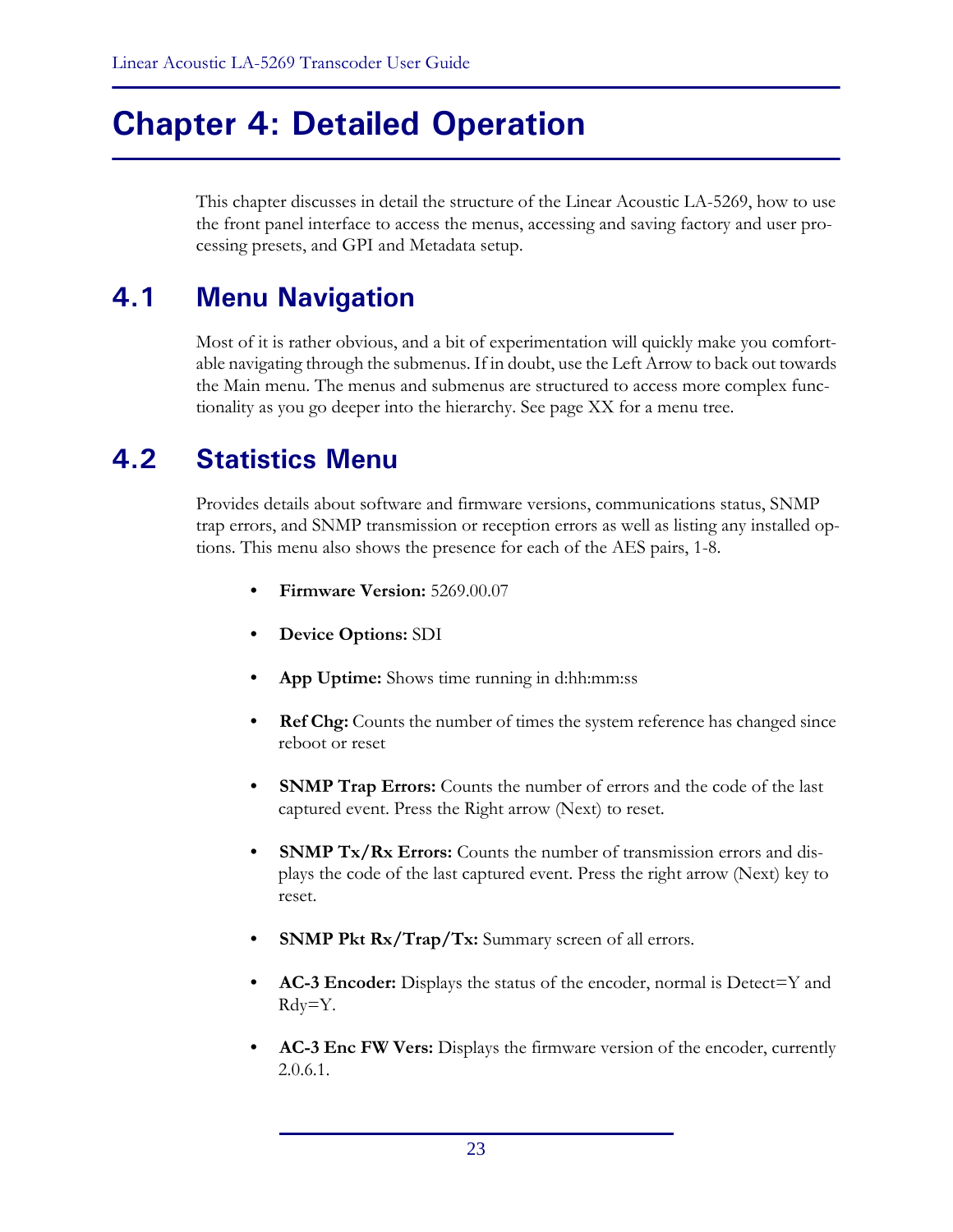- **AC-3 Enc HW Vers:** Displays the hardware version of the encoder, this may vary by unit.
- **AC-3 Enc Serial:** Displays the serial number of the encoder card.
- **AC-3 Feature Set:** Shows the options included with the encoder where 1=Dolby Digital/Dolby Digital Plus Encode and 7=Dolby Digital/Dolby Digital Plus and Dolby E decode.
- **AC-3 Enc Tx/Rx Errs:** Displays any communication errors and their type.
- **AES In Detect:** Shows presence of AES carrier on any of the 8 pairs (only four pairs are currently used to support 8 audio channels). See below for a picture of the screen

### **4.3 I/O Menu**

The I/O menu is where the input and output audio, control, and metadata signals are selected to interface with the loudness control and upmixing engines.

### **4.3.1 Master Bypass**

Enabled de-energizes the audio, metadata, and SDI relays for a hard bypass.

### **4.3.2 Reference Setup**

Setup Output Reference for the LA-5269. A stable, high quality, non-interrupted signal should be applied and chosen for reference. Seems silly to have to even write this, but remember this choice determines the ultimate quality of your on-air audio, possibly the stability of your multiplexer. Outputs of crash switches are not recommended.

#### **Clock Src Type**

If the chosen clock source is from a stable reference, choose stable. For instances where clock reference might switch, choose Changing to minimize (but not eliminate) audio corruption. We strongly recommend using a stable reference source!

#### **Clock Source (Output Reference)**

AES 1, AES 4, SDI, or Internal 48kHz can be selected as the reference for the AES audio outputs. Note that if a selection is made for a source that is not applied, the front panel Ref LED will be red, and the LA-5269 will revert to internal 48kHz to maintain audio. All inputs have sample rate converters on them so asynchronous audio can be accepted as long as the reference is set correctly.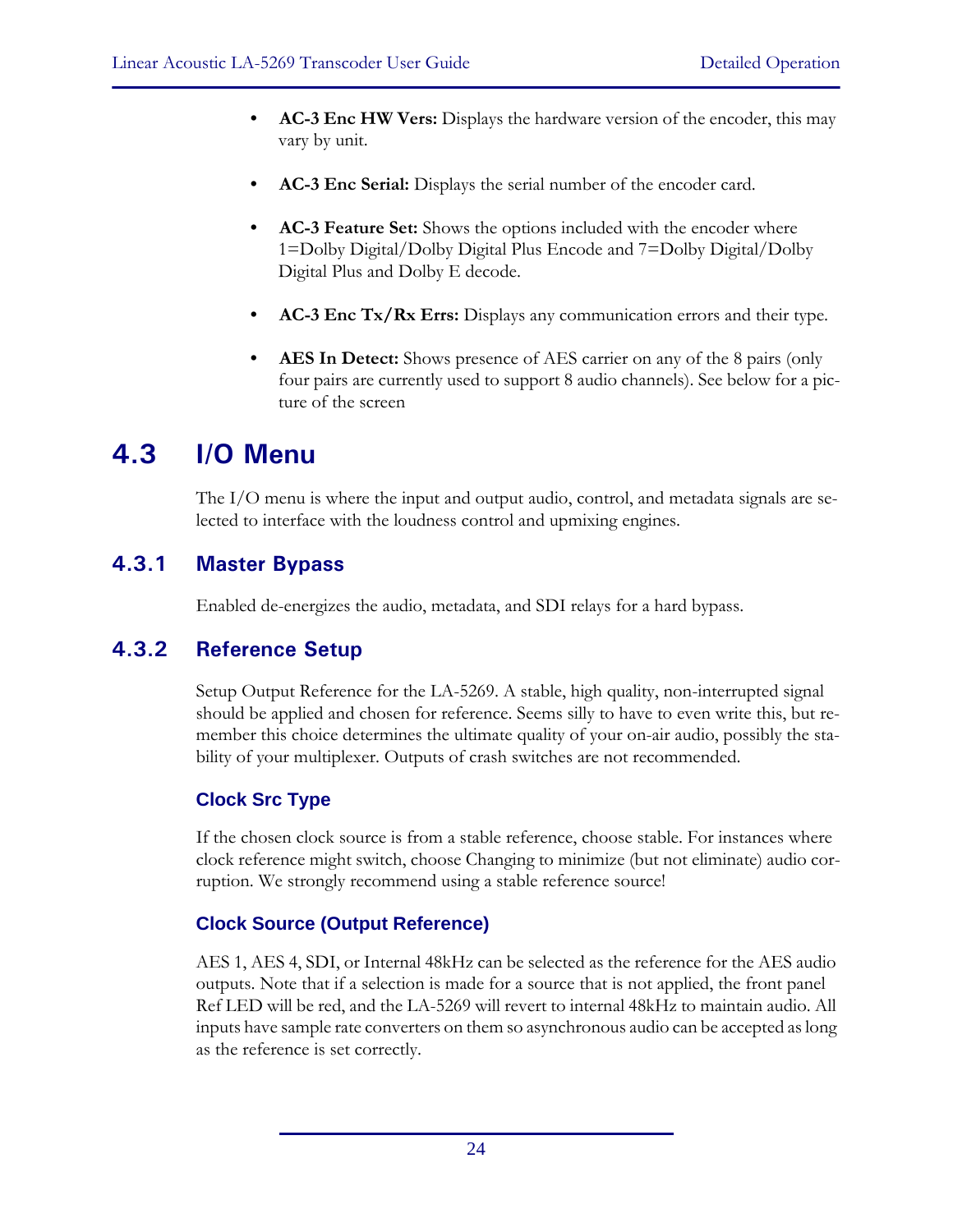*NOTE: If SDI Embed is enabled, Clock Source will be forced to SDI for proper timing.*

#### **4.3.3 Audio Input Sources (Channels 1-8)**

Selects between applied AES audio or audio de-embedded from SDI. Each of the input pairs 1/2, 3/4, 5/6, and 7/8 can be sourced from its corresponding AES input pair or any SDI pair. Default is AES.

#### **4.3.4 SDI Embed**

Selects whether to enable audio re-embedding or pass the SDI signal through the LA-5269 untouched. Note this does not affect de-embedding which is active at all times. See note above about Clock Reference when SDI Embed is enabled.

#### **4.3.5 SDI Out Destination (Channels 1-16)**

Selects source of audio for re-embedding into an applied SDI signal. Choices are Mute, AES (corresponding pair), and any of the SDI pairs. This menu can be used as a router or pair shuffler within SDI.

#### **4.3.6 Metadata Setup**

The LA-5269 has been designed to take best advantage of metadata. The incoming Dolby or Dolby-compatible metadata stream is input as serial RS-485 or in the vertical ancillary space of an applied HD-SDI signal (per SMPTE 2020).

LA-5269 Metadata Setup Procedure:

- **Source: RS485/VANC** Selects between the RS-485 serial metadata input and metadata extracted from the Vertical Ancillary (VANC) of an applied HD-SDI signal. For VANC metadata there are several other settings:
	- **VANC MD is Async:** Disabled for standard VANC metadata, Enabled for CBS-style VANC metadata. Default is Disabled.
	- **VANC DID:** Selects the Data ID of the metadata signal in hex. SMPTE RP2020 recommends this value be set to 0x45. Currently CBS network uses 0x50 but will be changing to 0x45. Default is 0x45.
	- **VANC SDID:** Selects the Secondary DID of the VANC metadata signal in hex. SMPTE RP2020 recommends this value be set to 0x01 and this is the default.
	- **VANC Extract Line:** Selects the video line to extract VANC metadata from.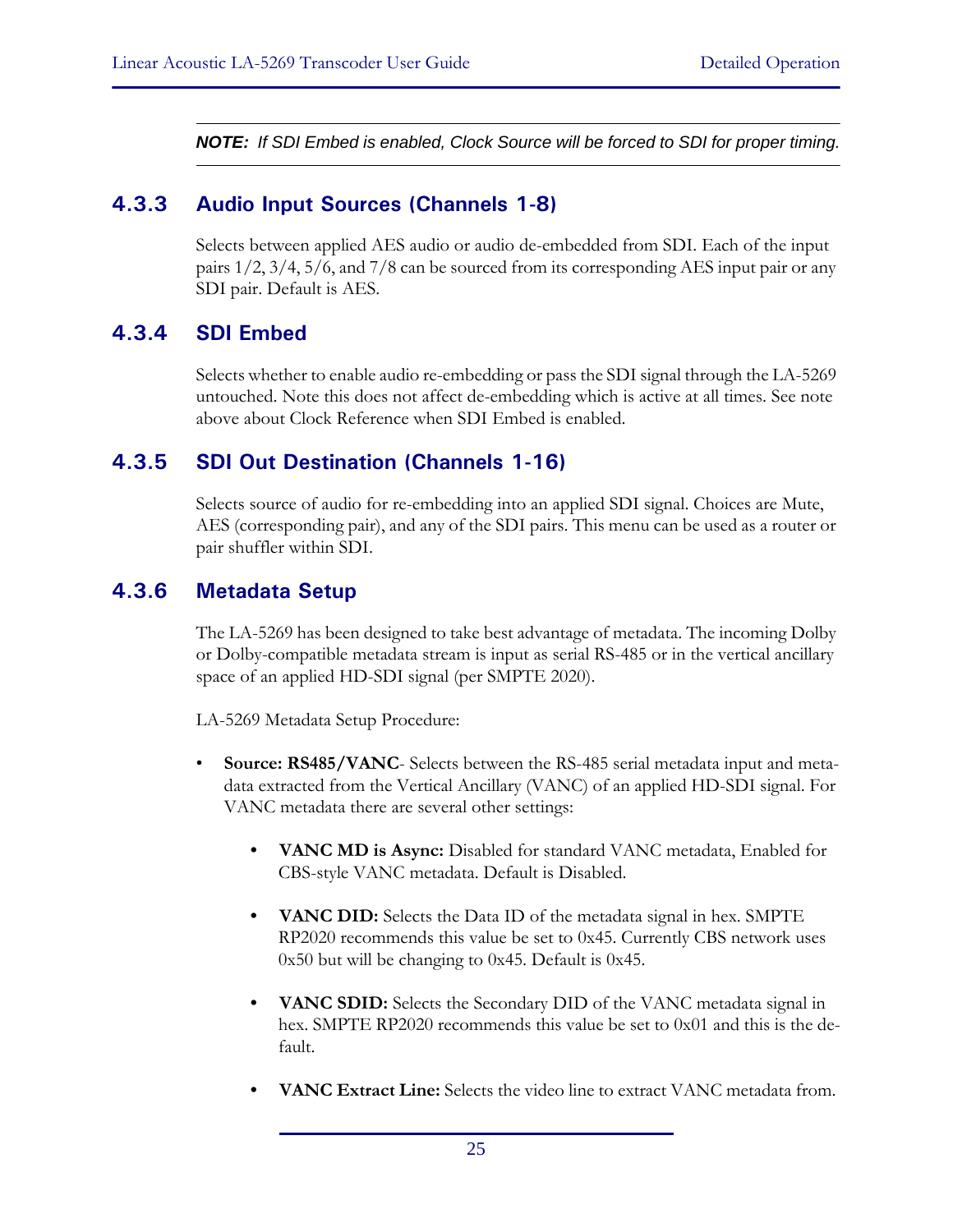SMPTE RP2020 recommends that metadata be inserted on Line 9, but we have seen a great deal of variation, thus the default is Auto.

## **4.4 AC-3 Encoder Menu**

The Dolby Digital encoder option provides two encoders, the first capable of encoding up to 5.1 channels and the second capable of up to two channels. Both Dolby Digital (AC-3) and Dolby Digital Plus (E-AC-3) are supported.

#### **4.4.1 AES Channel Status Bits**

- **Audio Bit:** Controls the audio/non-audio bit of the channel status bits present on Encoder A and Encoder B outputs. Default in Non-Audio data.
- **Validity Bit:** Controls the validity bit of the channel status bits present on Encoder A and Encoder B outputs. Default is Valid.

### **4.4.2 Transcoder**

- **Encode Input:** Enables the signal from the  $9/10$  input (from AES or SDI) to be applied to the transcoder input of the encoder. This signal can be Dolby Digital (AC-3) or Dolby E if the option is present. Default is Off Now.
- **Encoder Config:** Sets the encoder to 5.1+2 or 5.1+Transcode. 5.1+2 is the default mode for PCM inputs, and 5.1+Transcode allows Dolby Digital (AC-3) applied to the 9/10 input to be transcoded to Dolby Digital Plus (E-AC-3). If Dolby E is applied to 9/10, it can be decoded and re-encoded to Dolby Digital or Dolby Digital Plus and works in either 5.1+2 or 5.1+Transcode modes.

### **4.4.3 Encoder Mode & Metadata**

**• MD Reversion:** Sets the Metadata Reversion Mode between Last Valid and Internal. Default is Internal and applies to both Encoder A and Encoder B.

*NOTE: When Transcode Mode (5.1 + Transcode) is enabled, BOTH Encoder A and Encoder B MUST be set to the same Encoder Mode (i.e. Both to DD or DD+) else transcoding will not function reliably.*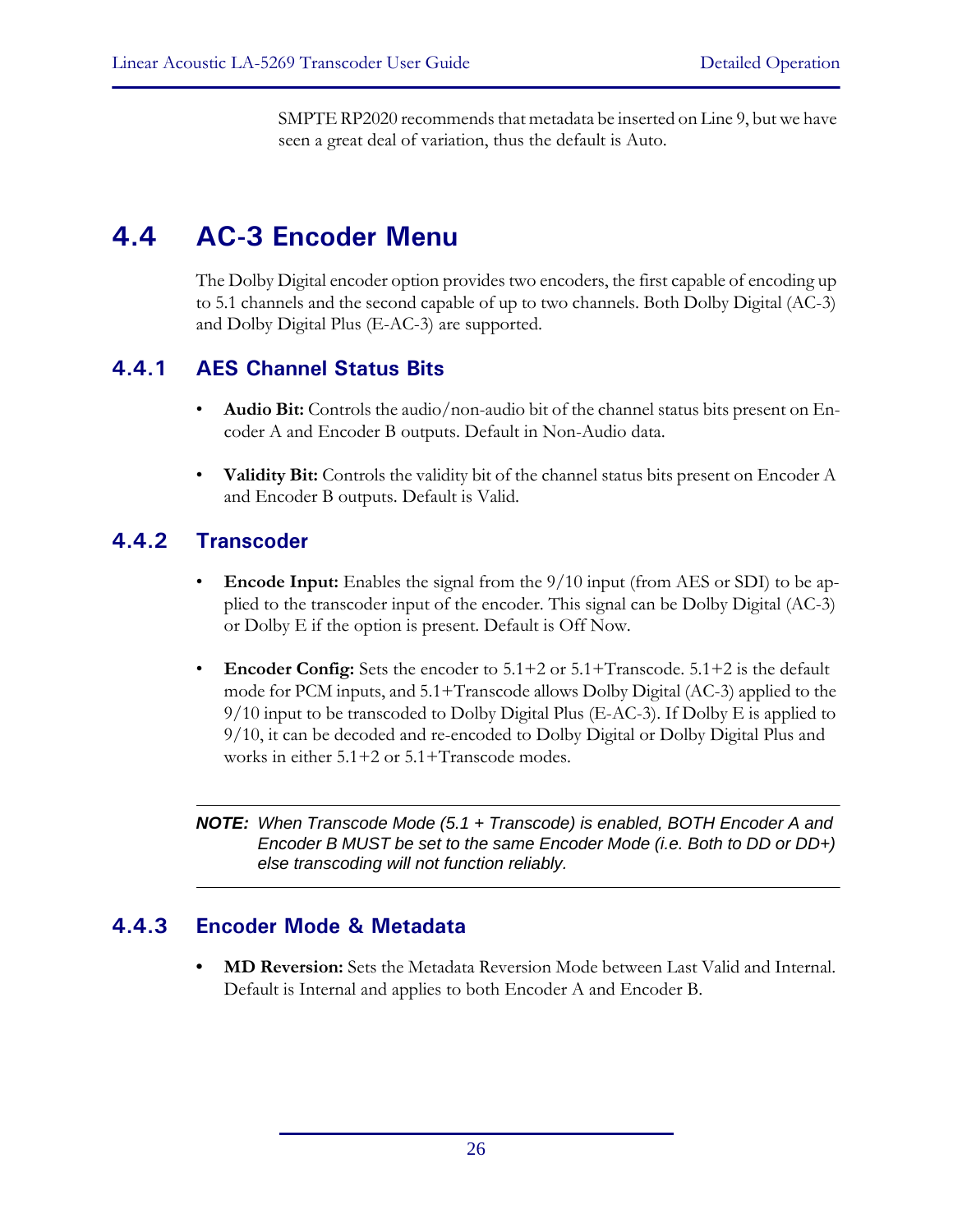*WARNING: Use of "Last Valid" can be dangerous. If the last good metadata signal indicated a stereo program and the audio changes to 5.1 channels, there will be loss of dialogue. Best to use "Internal" and set the encoder for 3/0 or greater.*

#### **Encoder A**

- **Encoder Mode EnA:** Sets the encoder type for Encoder A to DD for Dolby Digital (AC-3) or DD Plus for Dolby Digital Plus (E-AC-3). Normal default is DD. Note that if Transcoding is enabled, Encoder Mode EnA and EnB MUST be the same type!
- **DD+ Rate EnA:** Sets the output data rate for Encoder A when it is in Dolby Digital Plus mode. Default is 448 kbps.
- **DD Rate EnA:** Sets the output data rate for Encoder A when it is in Dolby Digital (AC-3) mode. Default is 448 kbps.
- **Acmod EnA:** Sets the acmod or Encoding Mode for Encoder A. Notation is front channels/rear channels/LFE. So 3/2L is 5.1 while 2/0 is 2.0 stereo.
- Line Mode EnA: Choose the Encoder A Dolby Digital DRC profile for Line Mode dynamic range compression (i.e the default mode for the stereo line-level outputs of most set top boxes and TV sets). Choices include Film Std, Film Lgt, Music Std, Music Lgt, Speech, and "None". Default is Film Std.
- **RF Mode EnA:** Choose the Encoder A Dolby Digital DRC profile for RF Mode dynamic range compression (i.e the default mode for the RF re-modulated outputs of most set top boxes). Choices include Film Std, Film Lgt, Music Std, Music Lgt, Speech, and "None". Default is Film Std.

*WARNING: It is Strongly recommended not to choose "None" mode for either Line Mode or RF Mode. This is a test mode intended for controlled laboratory use and not for over the air applications. Choosing "None" mode may result in unnecessary protection limiting occurring during downmix, so "None" is not really None! Choose Film Lgt. for minimal DRC action.*

**• Dialnorm EnA:** Using an ITU loudness meter (Linear Acoustic LAMBDA, LQ-1000 or equivalent), set the transmitted dialnorm value here. Note that the factory default preset of TV 5B Gen is pre-adjusted to produce -24 on average with typical program audio inputs so the default setting is -24. This should be measured as part of initial system setup. The actual value does not matter as long as it matches the measurement.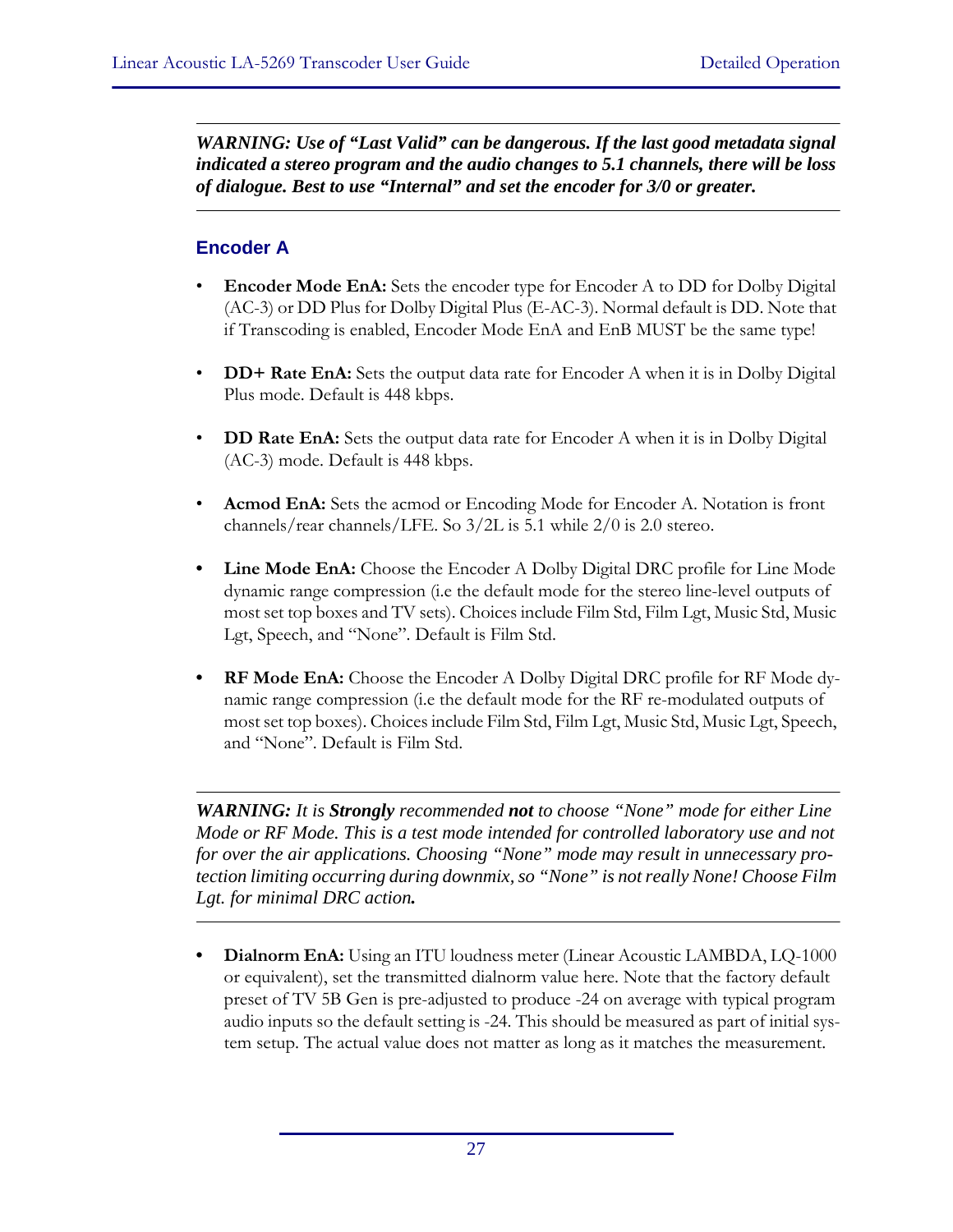- *NOTE: To correctly set dialnorm, the loudness of the output audio must be verified using an ITU-R BS.1770 loudness meter. For compliance, any value between -1 and -31 could be valid, as long as it matches the actual measured audio. Default is -24.*
- **MD Source EnB:** Selects the metadata source for Encoder B. If the chosen metadata source is not available, the encoder will revert per reversion mode setting in I/O Setup. Choices for MD Source are:
	- Internal Local metadata parameters (above) are used by Encoder B
	- External Depending on selection in I/O Setup, external metadata can be from either the RS485 serial or HD-SDI VANC inputs.
	- Dolby E Input With the Dolby E option installed, Metadata will come from an applied Dolby E bitstream. If Dolby E is removed or Encoder Input is set to off, the encoder will revert per the reversion mode setting.

#### **Encoder B**

- **Encoder Mode EnB:** Sets the encoder type for Encoder B to DD for Dolby Digital (AC-3) or DD Plus for Dolby Digital Plus (E-AC-3). Normal default is DD. Note that if Transcoding is enabled, Encoder Mode EnA and EnB MUST be the same type!
- **DD+ Rate EnB:** Sets the output data rate for Encoder B when it is in Dolby Digital Plus mode. Default is 448 kbps.
- **DD Rate EnB:** Sets the output data rate for Encoder B when it is in Dolby Digital (AC-3) mode. Default is 448 kbps.
- **Acmod EnB:** Sets the acmod or Encoding Mode for Encoder B. Notation is front channels/rear channels/LFE. So 2/0 is 2.0 stereo while 1/0 is mono.
- **Line Mode EnB:** Choose the Encoder B Dolby Digital DRC profile for Line Mode dynamic range compression (i.e the default mode for the stereo line-level outputs of most set top boxes and TV sets). Choices include Film Std, Film Lgt, Music Std, Music Lgt, Speech, and "None". Default is Film Std.
- **RF Mode EnB:** Choose the Encoder B Dolby Digital DRC profile for RF Mode dynamic range compression (i.e the default mode for the RF re-modulated outputs of most set top boxes). Choices include Film Std, Film Lgt, Music Std, Music Lgt, Speech, and "None". Default is Film Std.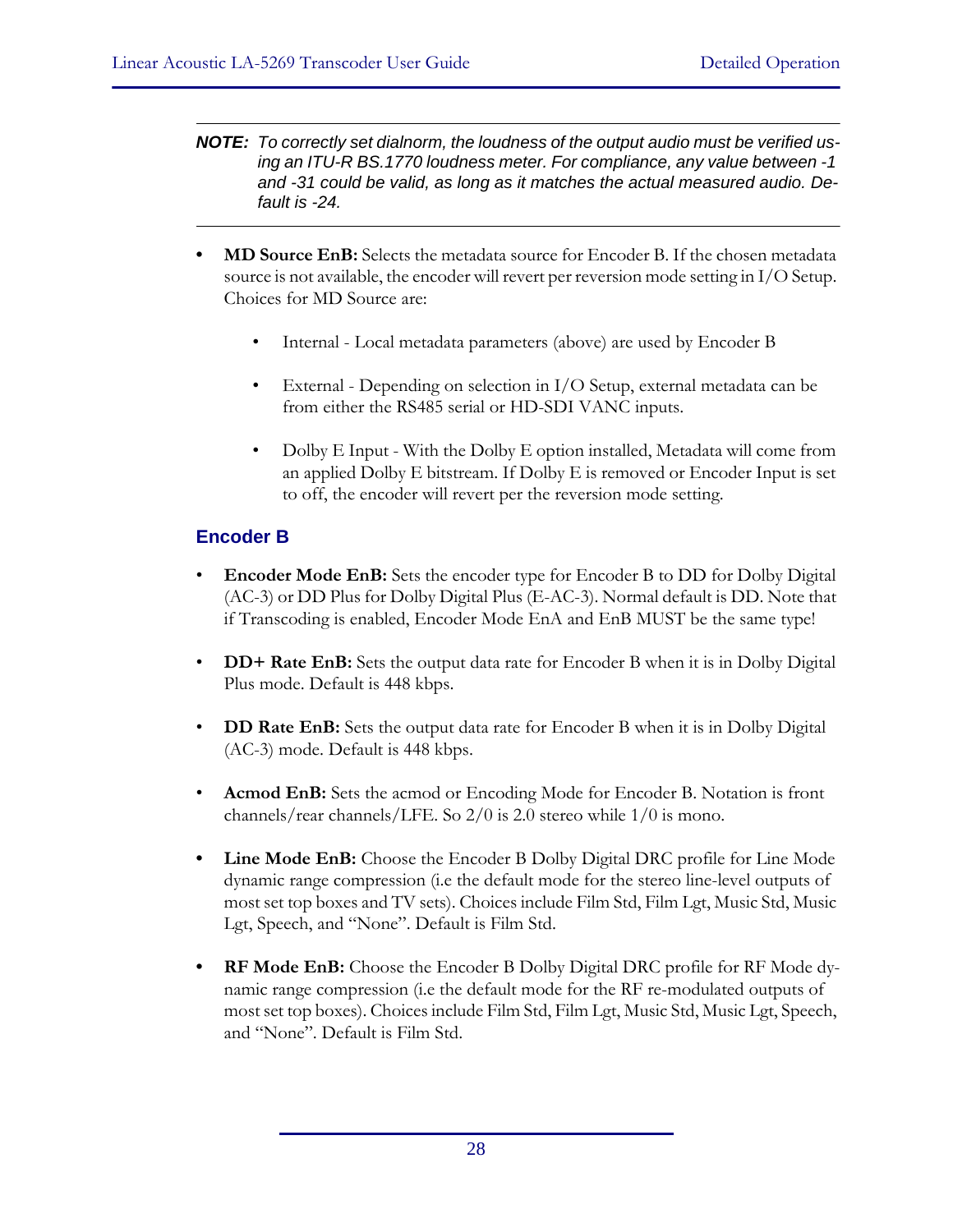*WARNING: It is Strongly recommended not to choose "None" mode for either Line Mode or RF Mode. See Above.*

**• Dialnorm EnB:** Using an ITU loudness meter (Linear Acoustic LAMBDA, LQ-1000 or equivalent), set the transmitted dialnorm value here. Note that the factory default preset of TV 5B Gen is pre-adjusted to produce -24 on average with typical program audio inputs so the default setting is -24. This should be measured as part of initial system setup. The actual value does not matter as long as it matches the measurement.

#### *NOTE: To correctly set dialnorm, the loudness of the output audio must be verified using an ITU-R BS.1770 loudness meter. For compliance, any value between -1 and -31 could be valid, as long as it matches the actual measured audio. Default is -24.*

- **MD Source EnB:** Selects the metadata source for Encoder B. If the chosen metadata source is not available, the encoder will revert per the Reversion Mode setting. Choices for MD Source are:
	- Internal Local metadata parameters (above) are used by Encoder B
	- External Depending on selection in I/O Setup, external metadata can be from either the RS485 serial or HD-SDI VANC inputs.
	- Dolby E Input With the Dolby E option installed, Metadata will come from an applied Dolby E bitstream. If Dolby E is removed or Encoder Input is set to off, the encoder will revert per the reversion mode setting.

### **4.5 Communication Menu**

Display and adjust the IP, Net Mask, Port addresses in this menu. The MAC address can also be found in this location. This is also where the two available SNMP trap addresses are set.

### **4.5.1 IP Address & Subnet**

Enter a valid IP address and subnet for connecting the LA-5269 to the network.

### **4.5.2 SNMP Trap Addresses**

Two trap IP addresses can be set and any messages will be relayed to both.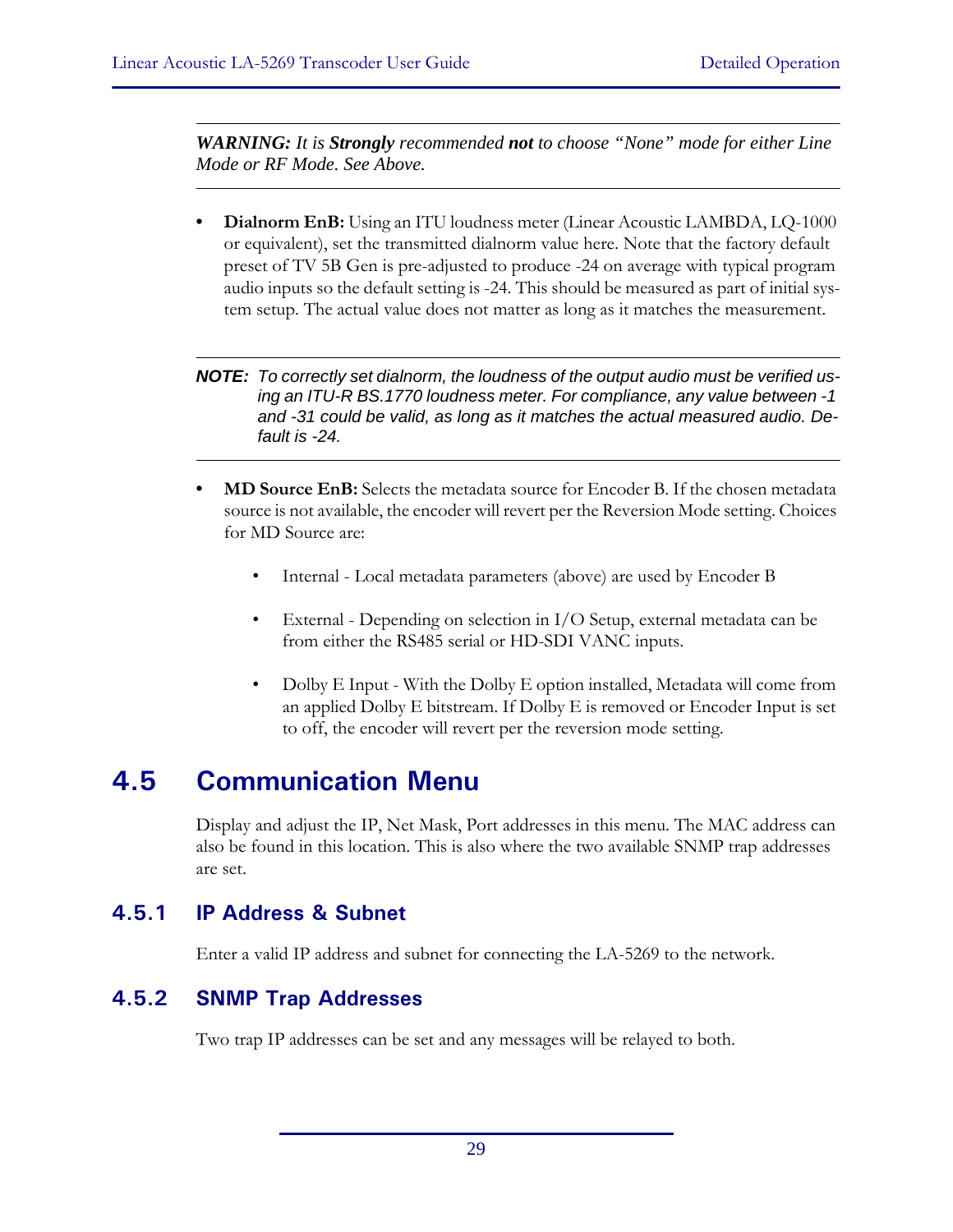### **4.6 System Menu**

Allows reset to factory defaults. Note that IP settings, Presets, and I/O can be reset individually or "All" can be chosen to be reset simultaneously.

## **4.7 SDI Status Menu**

Pressing the left arrow key when at the top menu will display the status of an applied SDI signal. The SDI input is auto-sensing between SD and HD, and although it is not recommended to hard switch input streams between SD and HD if a clean switch is desired, the unit will automatically track the change. HD or SD, frame rate and frequency are displayed. SD-SDI is shown on the left below, and HD-SDI is shown on the right.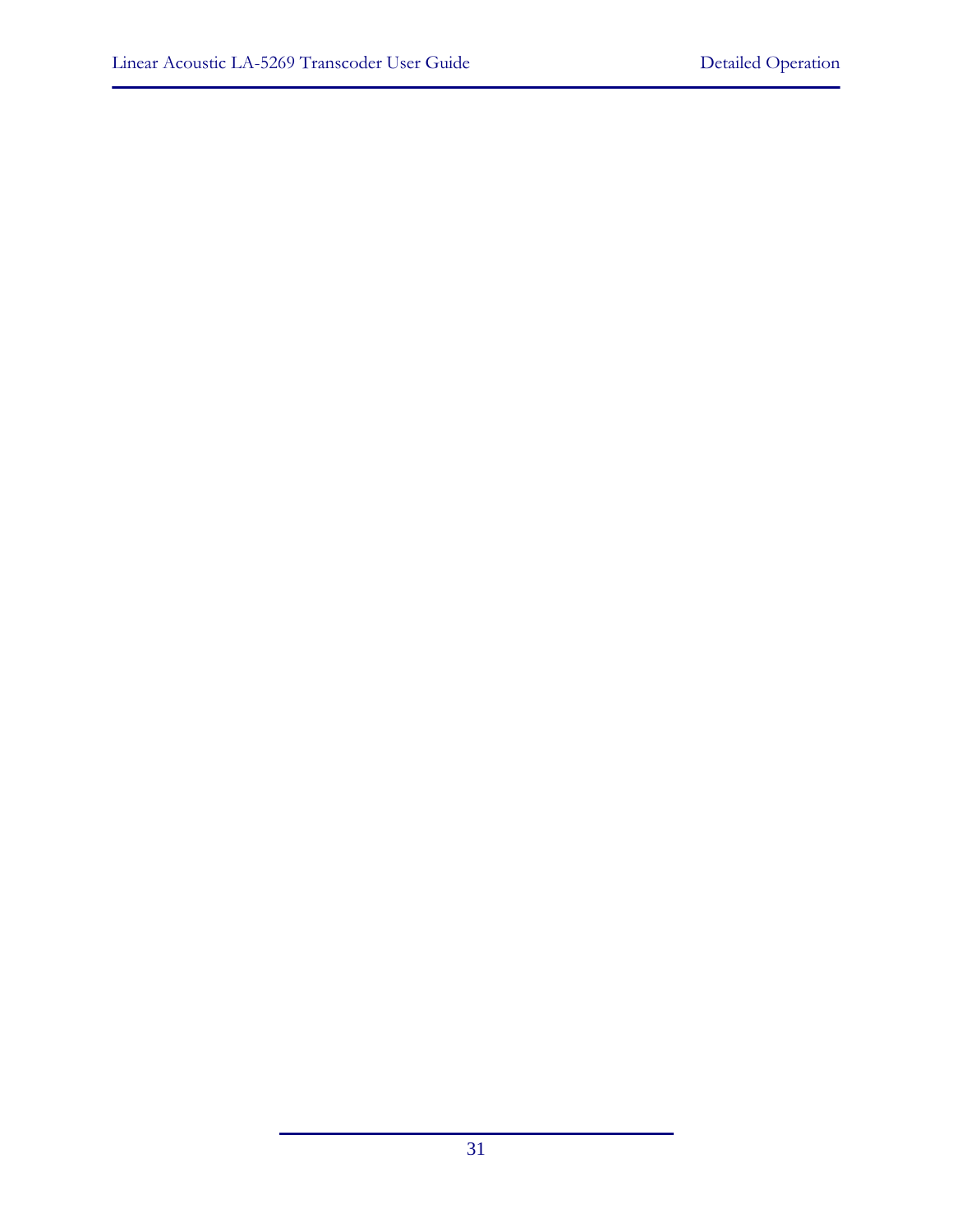|                                                       | SNMP Trap Addr 2<br>0.0.0.0<br>MAC Address<br>0050:C2:51:21:00<br>SNMP Trap Addr 1<br>0.0.0.0<br>Communication<br>Down To View<br>Net Mask<br>255.255.255<br>IP Address<br>192.168.1.20<br>Port Number<br>5100<br>↔<br>→<br>↞<br>↨                                                                                                                                                                                                                                                                                                                                                                                                                                                                                                                                                                                                                                                                                                                                                                                                                                                                                                                                 |
|-------------------------------------------------------|--------------------------------------------------------------------------------------------------------------------------------------------------------------------------------------------------------------------------------------------------------------------------------------------------------------------------------------------------------------------------------------------------------------------------------------------------------------------------------------------------------------------------------------------------------------------------------------------------------------------------------------------------------------------------------------------------------------------------------------------------------------------------------------------------------------------------------------------------------------------------------------------------------------------------------------------------------------------------------------------------------------------------------------------------------------------------------------------------------------------------------------------------------------------|
|                                                       | Set To Defaults<br>IP Comm, All<br>System<br>Down To View<br>↨                                                                                                                                                                                                                                                                                                                                                                                                                                                                                                                                                                                                                                                                                                                                                                                                                                                                                                                                                                                                                                                                                                     |
|                                                       | Encoder 2 (Ch 7-8)<br>Encoder Mode EnA: DD<br>Line Mode: Film Std<br>DD+ Rate EnA: 448<br>RF Mode: Film Std<br>DD Rate EnA: 448<br>Encoder 1 (Ch 1-6)<br>Acmod EnA: 3/2L<br>MD Source EnA<br>Encoder Config<br>$5.1 + 2$<br>AC-3 Encoder<br>MD Reversion:<br>Last Valid<br>Encode Input:<br>Off Now<br>Dialnorm: -24<br>Validity Bit:<br>Valid<br>Audio Bit:<br>Non-Audio<br>$\leftrightarrow$<br>↔<br>↔<br>$\leftrightarrow$<br>$\leftrightarrow$                                                                                                                                                                                                                                                                                                                                                                                                                                                                                                                                                                                                                                                                                                                 |
| Linear Acoustic LA-5269 Menu Tree<br>(Version 0.0.15) | SDI 1/2 Out Dest<br>AES Out 1/2, SDI In 1/2<br>VANC MD is Async<br>Off<br>VANC Extrat Line<br>Auto<br>SDI Embed Audio<br>Disable<br>Input 1/2 Source<br>AES 1/2<br>LA5269 Setup<br>Down To View<br>I/O<br>Down To View<br>Master Bypass<br>Metadata Src<br>RS-485/VANC<br>Clock Source<br>VANC SDID<br>0X01<br>AES Input 1<br>VANC DID<br>0x45<br>Disable<br>↔<br>↔<br>↔<br>↔<br>AES In 123 45678<br>Detect * - - - - - - - -<br>AC-3 Enc Rx & Tx Err:<br>Num=00 Code=0000<br>SNMP Trap Errs<br>Num=03 Code=0007<br>SNMP Tx Errors<br>Num=00 Code=0000<br>SNMP Rx Errors<br>Num=00 Code=0000<br>Ref Chg Num=000<br>No Ref Changes<br>SNMP Pkt Rx=0000<br>Trp=0000 Tx=0000<br>AC-3 Feature Set: 1<br>Firmware Version<br>5269 00 07<br>AC-3 Encoder<br>Detect=Y Rdy=Y<br>Statistics<br>Down To View<br>Device Options<br>SDI In/Out On<br>HW: V0.0.0.12<br>FW: V2.0.6.1<br>SN: 501000<br>App Uptime<br>0:23:18:00<br>٠<br>$\leftrightarrow$<br>↔<br>↨<br>Set MD Source To<br>Internal? NO<br>↨<br>LRCSLSRSLR<br>LRCSLSRSLR<br>MD In PCF = $5.1+2$<br>Pgm 1 3/2 DN=24<br>$\begin{array}{c} \vdots \\ \vdots \\ \vdots \end{array}$<br>↔<br>⊷<br>⊷<br>In $\dots\dots$ |
|                                                       | Output<br>Input<br>ᅩ<br>SDI Video SD-SDI<br>525 29.97 Hz 4:2:2<br>SDI Audio Grp 1<br>Chan 1- 2- 3- 4-<br>Linear Acoustic<br>LA5269 V0.0.14                                                                                                                                                                                                                                                                                                                                                                                                                                                                                                                                                                                                                                                                                                                                                                                                                                                                                                                                                                                                                         |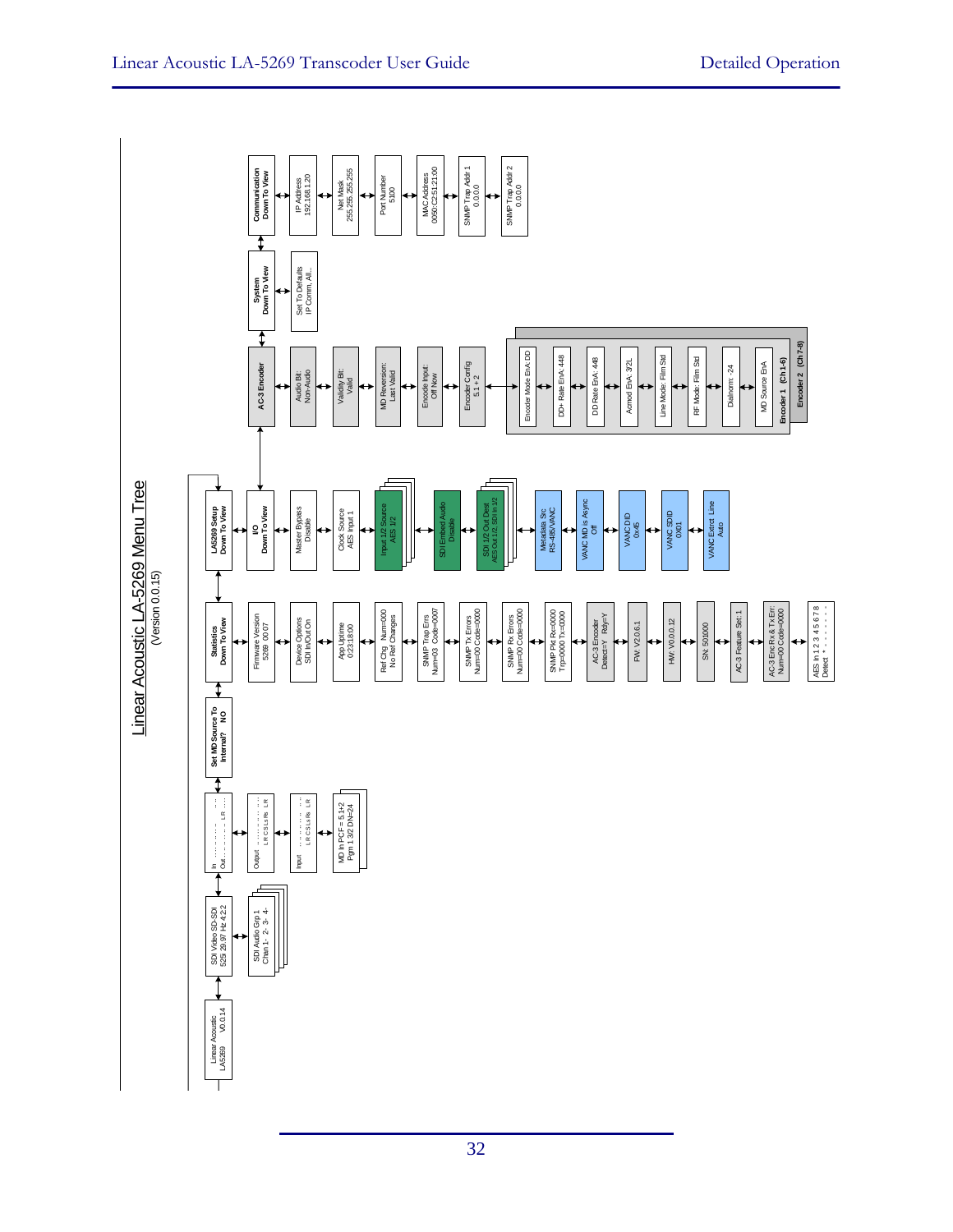# **Chapter 5: Troubleshooting**

The Linear Acoustic LA-5269 is a very stable and reliable unit, and most problems can be traced back to mis-wiring causing incorrect signals to be applied to the unit, or more than likely mis-configuration. As simple as the unit is to use once installed, it is very flexible and thus a necessarily complex processor. In an effort to speed troubleshooting, some common problems and solutions are described below.

## **5.1 Problems and Possible Causes**

One of the best troubleshooting features of the LA-5269 is the hard-bypass of the audio signals. This is useful because it allows instant removal of the unit from the signal path. Hard-bypass can be accomplished two ways, the simplest being to remove AC power from the unit by turning the power switch off. A less dramatic way to accomplish the same result is to access the I/O menu and enable Master Bypass. If you are unsure of what is happening in a particular system, simplifying the signal path is a good start and will help isolate problems quickly.

#### **5.1.1 Unit won't power on**

First check the obvious and make sure that the power cord or cords are plugged into live AC outlets (it happens). Next, see if either or both of the blue front panel PSU lights is illuminated. If not, check the power supply fuses by removing the power cords and using a small flat-blade screwdriver to remove the fuse holder from the IEC inlet module. The holder carries a spare fuse and extras were included in the packing kit with the unit. If the fuse is bad and continues to blow, please contact the factory.



### **5.1.2 The Ref LED is red**

Check to make sure that an AES reference signal is connected to the unit and that the correct reference is selected. Note that this signal can be either AES black (i.e. an AES signal with silent audio), or an AES signal with audio. Reference can be derived from Main Input 1, Input 4, SDI, or Internal within the I/O Options menu (see Chapter 4).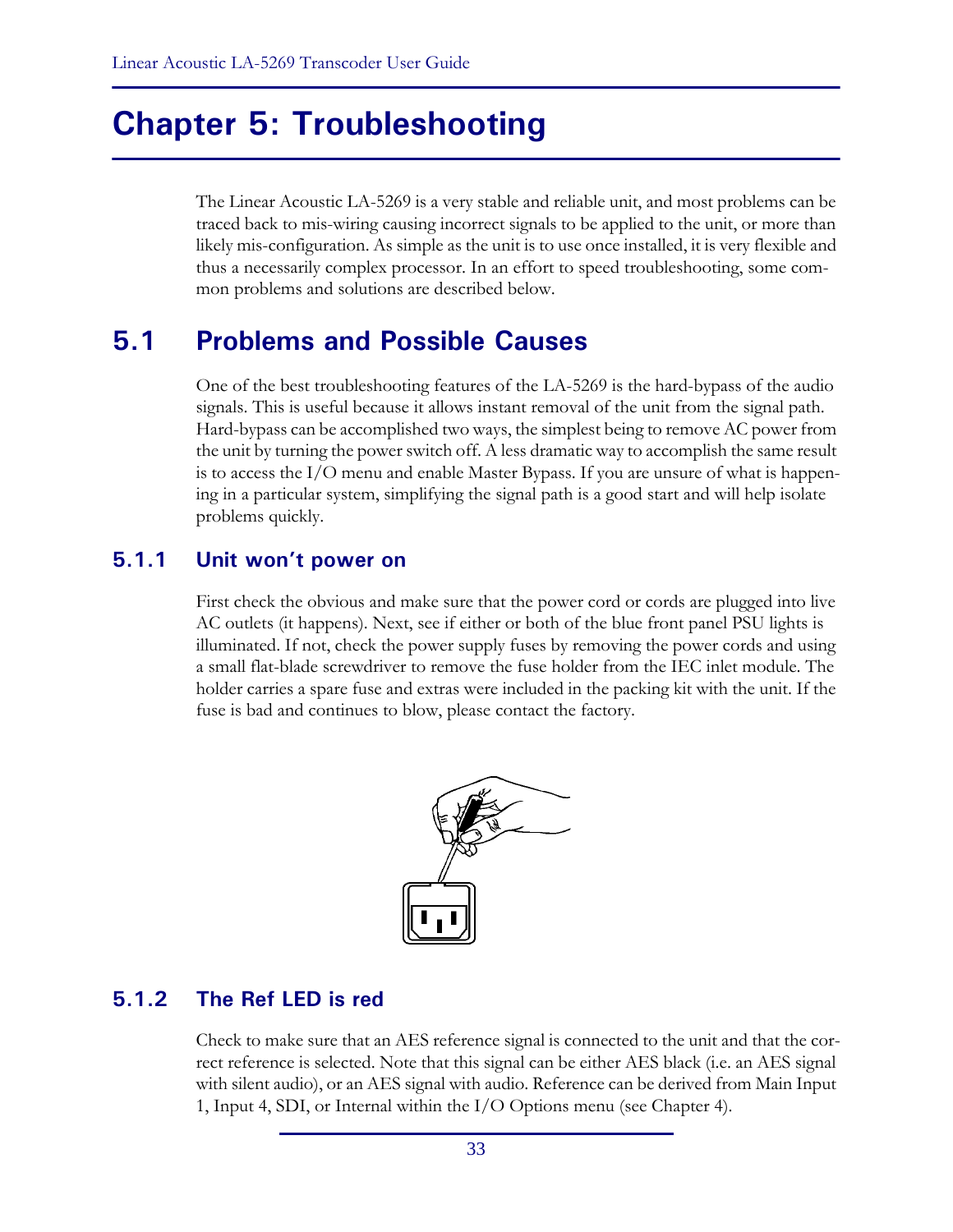### **5.1.3 Output Audio Clicks and Pops**

This could indicate that the AES Reference is missing or at the wrong sample rate (the unit expects to be locked to 48kHz). If improper reference is chosen, the Ref LED will be red and the unit will revert to internal 48kHz reference allowing the audio to continue, but due to the sample rate converters present on each input pair, the outputs will be asynchronous with the inputs. The solution is to make sure that the reference is connected.

It could also mean that audio applied to the unit is not properly referenced, or that the equipment that the LA-5269 is feeding is not properly referenced. Using the master bypass function of the unit is a helpful way to troubleshoot this issue.

### **5.1.4 Received Audio Has Dropouts**

The primary cause of this is the Dolby Digital (AC-3) encoder not being properly referenced with respect to the MPEG video encoder/multiplexer. This is normally accomplished very simply by having all gear referenced to the local plant.

In some cases, such as with certain equipment from Tandberg, a special reference signal is generated in the multiplexer and it needs to be connected back to the Dolby Digital (AC-3) encoder and used as its reference. This can be accomplished by applying the signal to Ref In and selecting External Reference as the clock source (Setup -> I/O menu). Possibly the best method is to re-embed the encoded Dolby Digital (AC-3) signal and apply it to the MPEG encoder via SDI. Consult your MPEG encoder reference manual for more details.

#### **5.1.5 Audio Pumps and Breathes**

If the dialnorm metadata parameter is set incorrectly, the dynamic range control (DRC) subsystem in the Dolby encoder may act inappropriately. Make sure to measure the input audio with an ITU-R BS.1770 loudness meter such as a Linear Acoustic LAMBDA or LQ-1000 and set dialnorm based on the measured loudness value.

#### **5.1.6 Nielsen Watermark Issues**

Careful testing has shown that the Nielsen audience measurement watermark is not disturbed by Dolby encoding as long as the data rate is sufficient to pass the watermark information. It is highly recommended that for two channel audio the minimum Dolby Digital (AC-3) data rate is 192kbps, with 224kbps preferred and for 5.1 channel audio the minimum data rate is 384kbps with 448kbps preferred.

#### **5.1.7 Problems with EAS decoding**

EAS should be inserted into the audio prior to encoding, and will pass without issue through any of the codecs as long as the encoder data rate is sufficient.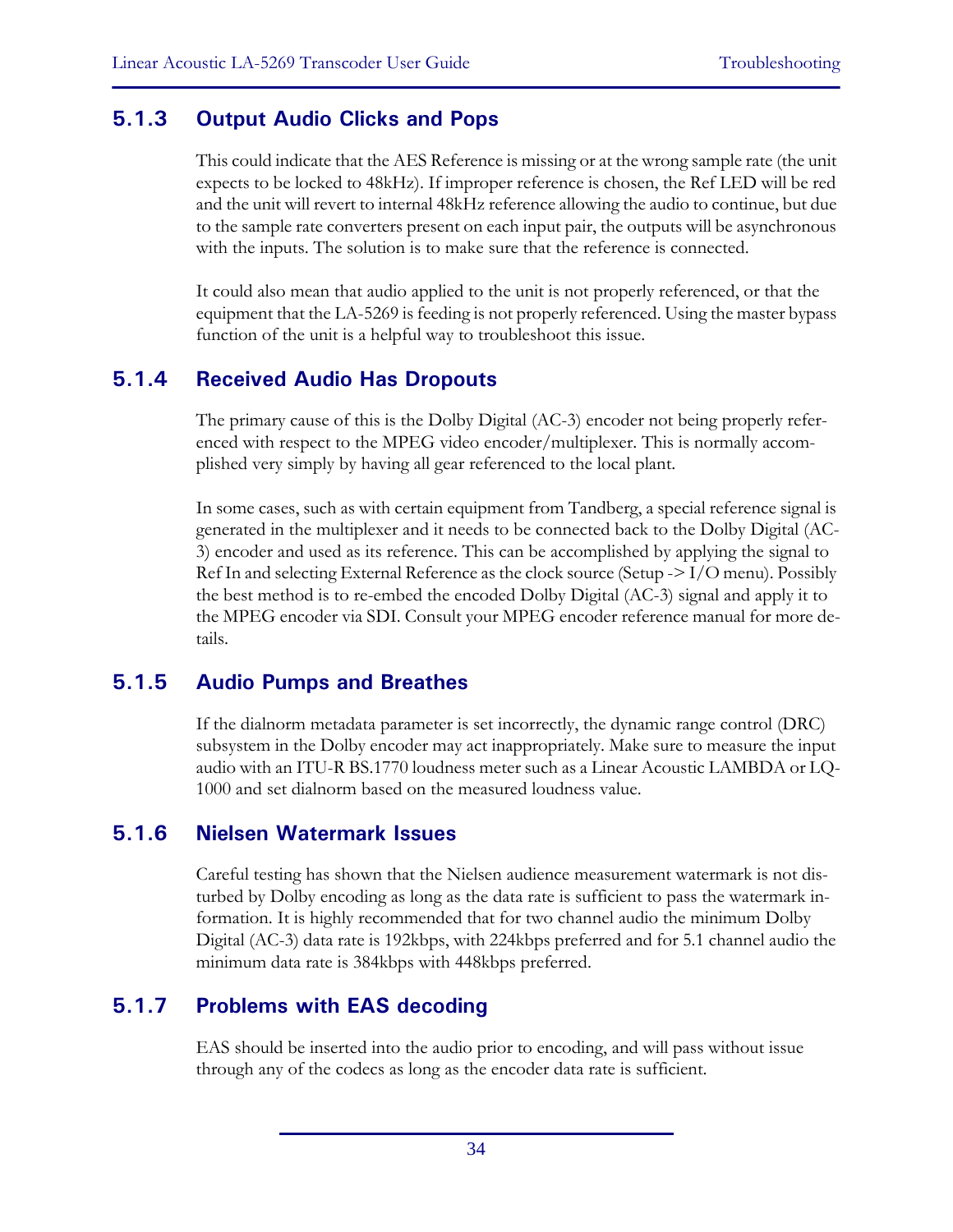# **Chapter 6: Specifications**

| <b>Sampling Rate</b>         | 48 kHz $(\pm 0.1\%)$                                                                                                                                                                                                     |  |
|------------------------------|--------------------------------------------------------------------------------------------------------------------------------------------------------------------------------------------------------------------------|--|
| <b>Coding Delay</b>          | See Table 6-2 below.                                                                                                                                                                                                     |  |
| <b>Audio Word Length</b>     | 24-bit performance                                                                                                                                                                                                       |  |
| <b>Metadata Input/Output</b> | RS-485, 9-pin female D-connector on rear panel                                                                                                                                                                           |  |
| <b>GPIO Port</b>             | TTL level, 25-pin female D-connector                                                                                                                                                                                     |  |
| <b>Ethernet Port</b>         | RJ-45 female jack connector                                                                                                                                                                                              |  |
| Digital I/O                  |                                                                                                                                                                                                                          |  |
| <b>Digital Audio Inputs</b>  | Six unbalanced female BNC connectors, comply with AES-3ID-<br>2001/SMPTE 276M. Internal 75-Ohm termination.                                                                                                              |  |
| <b>Digital Audio Outputs</b> | Six unbalanced female BNC connectors that comply with AES-<br>3ID-2001/SMPTE 276M specifications.                                                                                                                        |  |
| SDI I/O                      |                                                                                                                                                                                                                          |  |
| HD/SD-SDI I/O                | Up to 16 channels of audio can be de-muxed from any of the<br>four groups and muxed into any of four the groups. Signals<br>per SMPTE 299M-2004/292M-2004. Metadata can be<br>extracted from VANC per SMPTE 2020 A or B. |  |

### Table 6-1 Electrical Specifications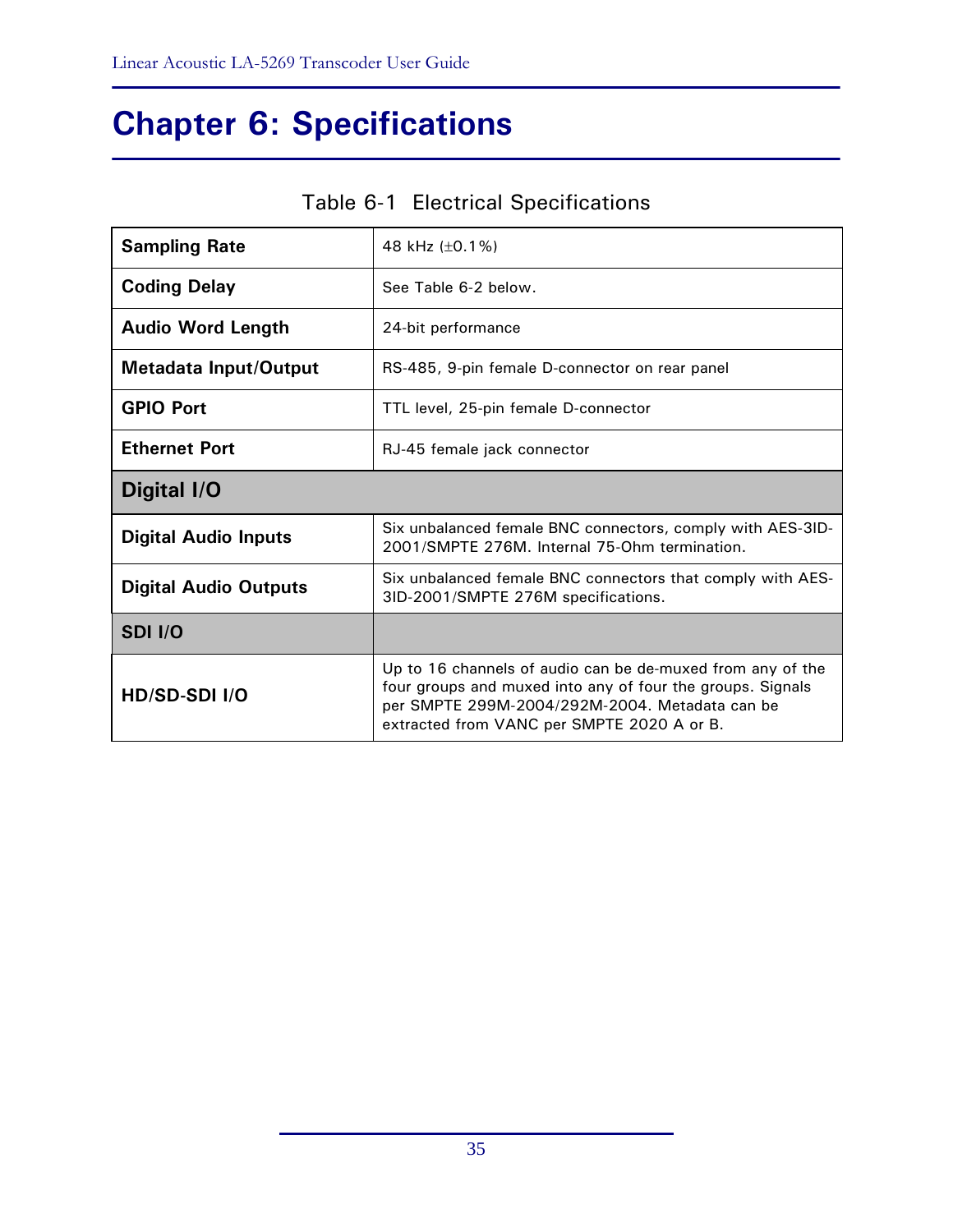| Audio Codecs           | -Dolby Digital (AC-3) Encode from PCM or Dolby E<br>-Dolby Digital Plus (E-AC-3) Encode for PCM or Dolby E<br>and Transcode from Dolby Digital (AC-3 to E-AC-3)<br>Optional:<br>-Dolby Pulse (AAC and HE AAC)<br>-Dolby E Decode and encode to $DD$ , $DD +$ , $DP$ |
|------------------------|---------------------------------------------------------------------------------------------------------------------------------------------------------------------------------------------------------------------------------------------------------------------|
| <b>Encoder Modes</b>   | Primary: up to 5.1; Secondary: up to 2.0                                                                                                                                                                                                                            |
| <b>Encoder Rates</b>   | Dolby Digital: Up to 640 kbps<br>Dolby Digital Plus: Up to 1532 kbps                                                                                                                                                                                                |
| <b>Encoder Latency</b> | -Dolby Digital/DD Plus encode/transcode: 137msec<br>fixed<br>-Dolby E Decode: 99msec/120msec (NTSC/PAL)                                                                                                                                                             |

### Table 6-2 Audio Coding Specifications

### Table 6-3 Mechanical Specifications

| <b>Dimensions</b>         | $1.75 \times 19 \times 24$ in $(44.4 \times 48.3 \times 61$ cm) |
|---------------------------|-----------------------------------------------------------------|
| <b>Net Weight</b>         | 6 lbs $(2.72 \text{ kg})$ approx.                               |
| <b>Shipping Weight</b>    | 8 lbs (3.63 kg) approx.                                         |
| <b>Power Requirements</b> | 90-240VAC 50-60 Hz                                              |
| <b>Power Consumption</b>  | 40 W maximum                                                    |

### Table 6-4 Environmental Specifications

| <b>Operating Temperature</b>                  | $0^{\circ}$ C to 50 $^{\circ}$ C            |
|-----------------------------------------------|---------------------------------------------|
| <b>Non Operating Temperature</b><br>(Storage) | $-20^{\circ}$ C to $+70^{\circ}$ C          |
| <b>Humidity</b>                               | Up to 98% relative humidity, non-condensing |
| <b>EMC Radiation Limits</b>                   | FCC Part 15 Class A, ICES-003               |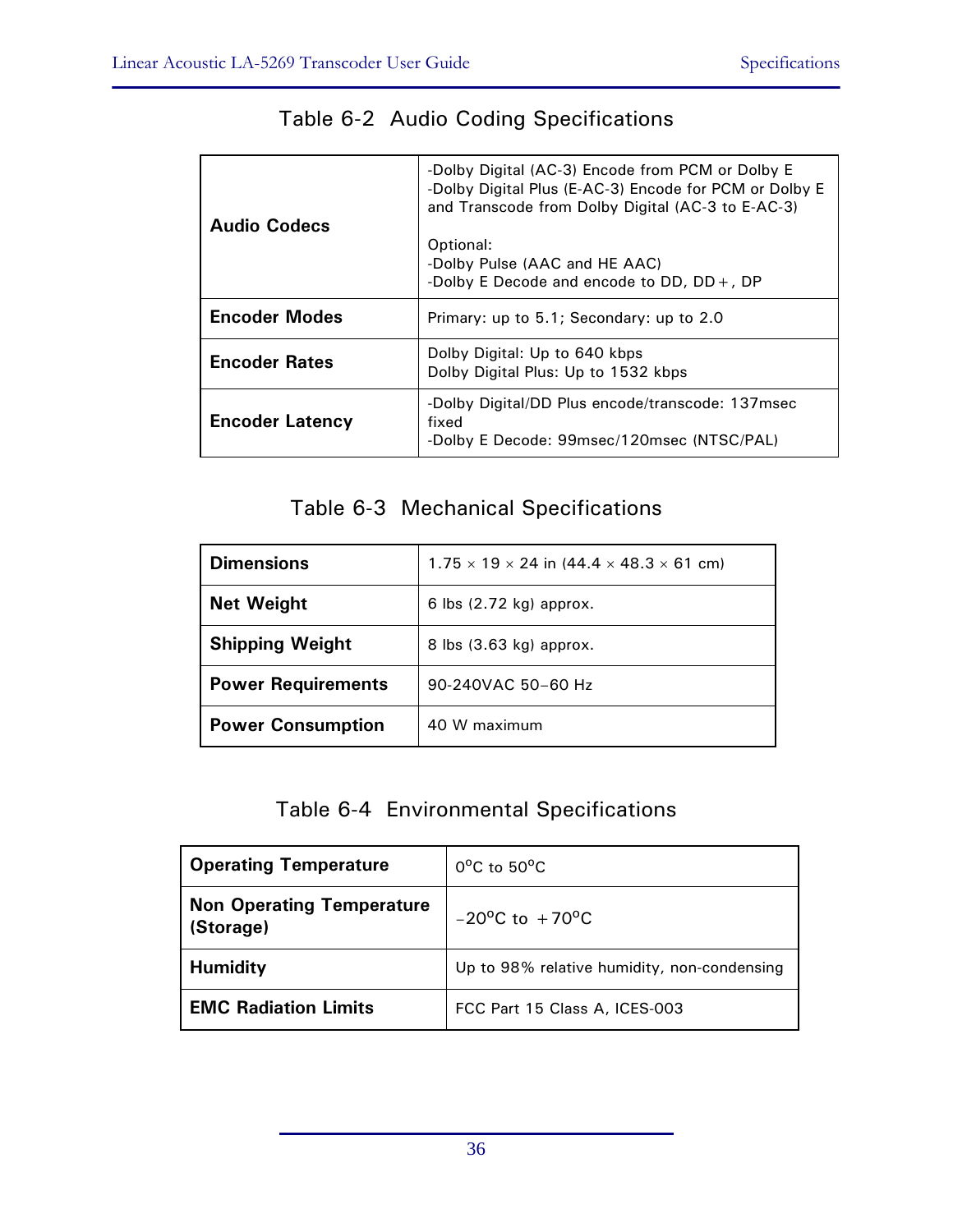#### **Metadata Input Port**

9-pin female D-connector with full-duplex RS-485 protocol running at 115 kbps. Pinout is compatible with SMPTE 207M. Pin-for-pin compatible with Dolby metadata sources (i.e. straight-through cable should be used.

| Pin            | <b>Connection</b>              |
|----------------|--------------------------------|
| 1              | Shield                         |
| $\overline{2}$ | TX A asynchronous data out -   |
| 3              | RX B asynchronous data in $+$  |
| 4              | Ground                         |
| 5              | ΝC                             |
| 6              | Ground                         |
| 7              | TX B asynchronous data out $+$ |
| 8              | RX A asynchronous data in -    |
| 9              | Shield                         |

### Table 6-5 Metadata I/O Port Pinout

### **Ethernet Port**

Standard RJ-45 female connector that supports 10 or 100BASE-T.